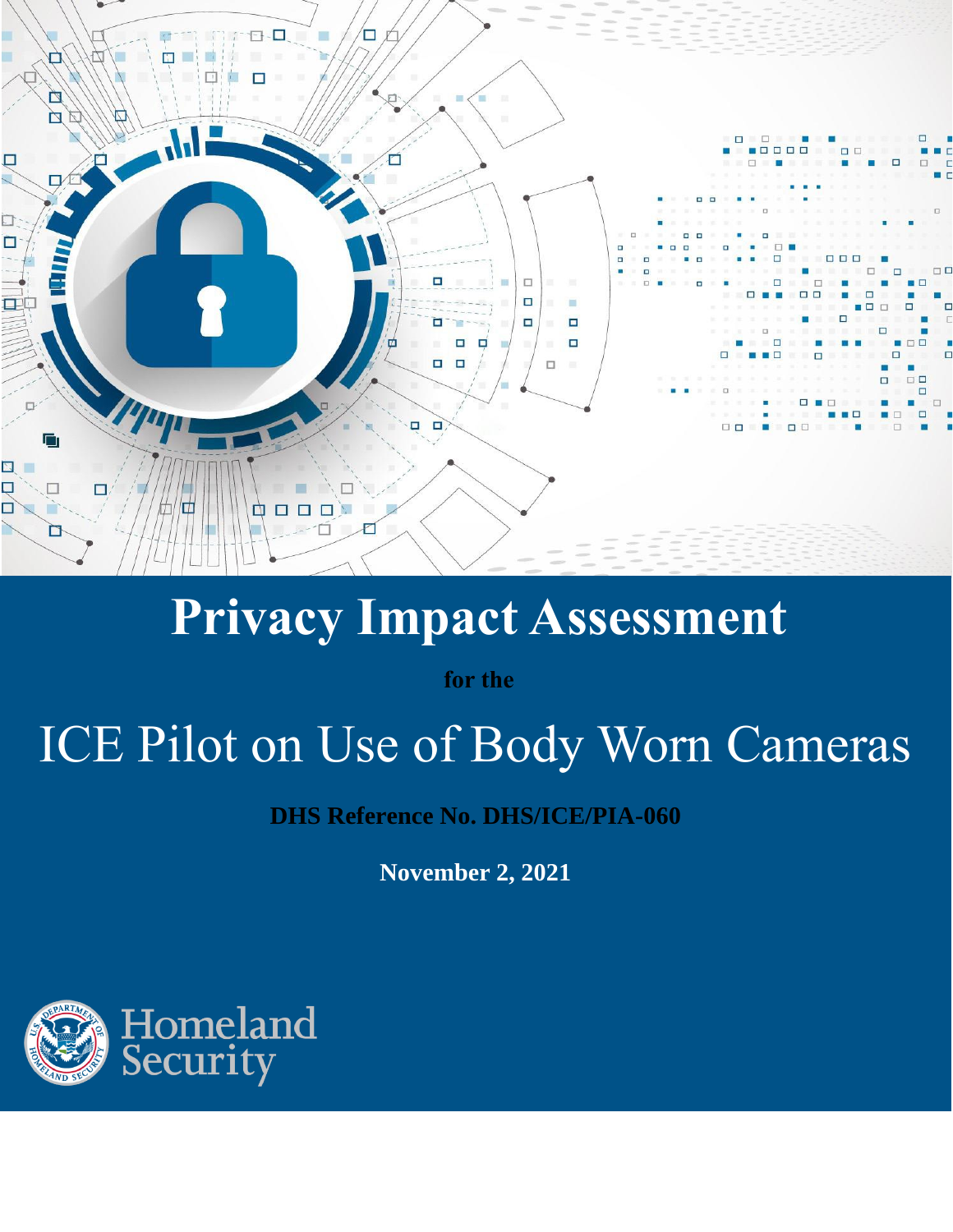

#### **Abstract**

The U.S. Department of Homeland Security (DHS) U.S. Immigration and Customs Enforcement (ICE) is conducting a Body Worn Camera (BWC) Pilot at select field office locations: three within the Office of Enforcement and Removal Operations (ERO) and three within the Office of Homeland Security Investigations (HSI) (collectively, ICE). The ICE Office of Firearms and Tactical Programs (OFTP) is coordinating the effort among the respective ICE program offices, and is responsible for the training, testing, evaluation, and oversight of the Body Worn Camera Pilot. The purpose of the Body Worn Camera Pilot is to examine the operational feasibility of an enterprise-wide Body Worn Camera requirement by identifying the costs and benefits, including workload impacts, time commitment, and logistical challenges associated with implementation. The initial goals of the Pilot are to determine the effectiveness of using Body Worn Camera technology to provide an accurate representation of law enforcement encounters, while allowing ICE field personnel to safely perform their duties. This pilot will be executed in an operational environment; therefore, any data collected in support of enforcement activity during the Pilot will be used to support the mission. ICE is publishing this Privacy Impact Assessment (PIA) to evaluate the privacy risks associated with the potential use of Body Worn Camera technology on a wider scale and to address any issues related to the product selection, collection, retention, and storage of the information collected from Body Worn Camera usage.

### **Overview**

This Body Worn Camera Pilot is mandated by Congress.<sup>1</sup> House Bill 116-458 (Fiscal Year 21 Appropriations Bill) directs ICE, in consultation with the DHS Office of Civil Rights and Civil Liberties (CRCL), to design a pilot program for the implementation of Body Worn Cameras. The bill also requires ICE and CRCL to provide a joint briefing to the committee detailing the parameters of the pilot no later than 90 days after the date of enactment (on/about March 28, 2021). On December 28, 2020, the Fiscal Year 21 Appropriations Bill became law.

Until recently, most federal agencies did not use Body Worn Cameras. As late as October 2019, the Department of Justice (DOJ) typically did not use Body Worn Cameras in its operations, even in task force operations where partner law enforcement agencies had Body Worn Camera

<sup>&</sup>lt;sup>1</sup> U.S. DEPARTMENT OF HOMELAND SECURITY APPROPRIATIONS BILL, H.R. 116-458, p. 31, 116<sup>th</sup> Cong. (2019-2020) states: "The Committee continues to believe that the use of body-worn cameras would be beneficial for the execution of many ICE operations. To that end, in consultation with CRCL, ICE is directed to design a pilot program for the implementation of body-worn cameras. Not later than 90 days after the date of enactment of this Act, ICE and CRCL shall provide a joint briefing to the Committee that details the parameters of the forthcoming pilot; the metrics for success; a cost and workload analysis; activities and civil liberties concerns that may present challenges; how recorded footage would interface with Freedom of Information Act requirements; specific activities/operations where the use of body worn cameras could compromise undercover criminal investigations; and activities where the use of body-worn cameras would be of particular benefit to the safety and wellbeing of officers, detainees, and the public." *See* [https://www.congress.gov/congressional-report/116th-congress/house-report/458.](https://www.congress.gov/congressional-report/116th-congress/house-report/458)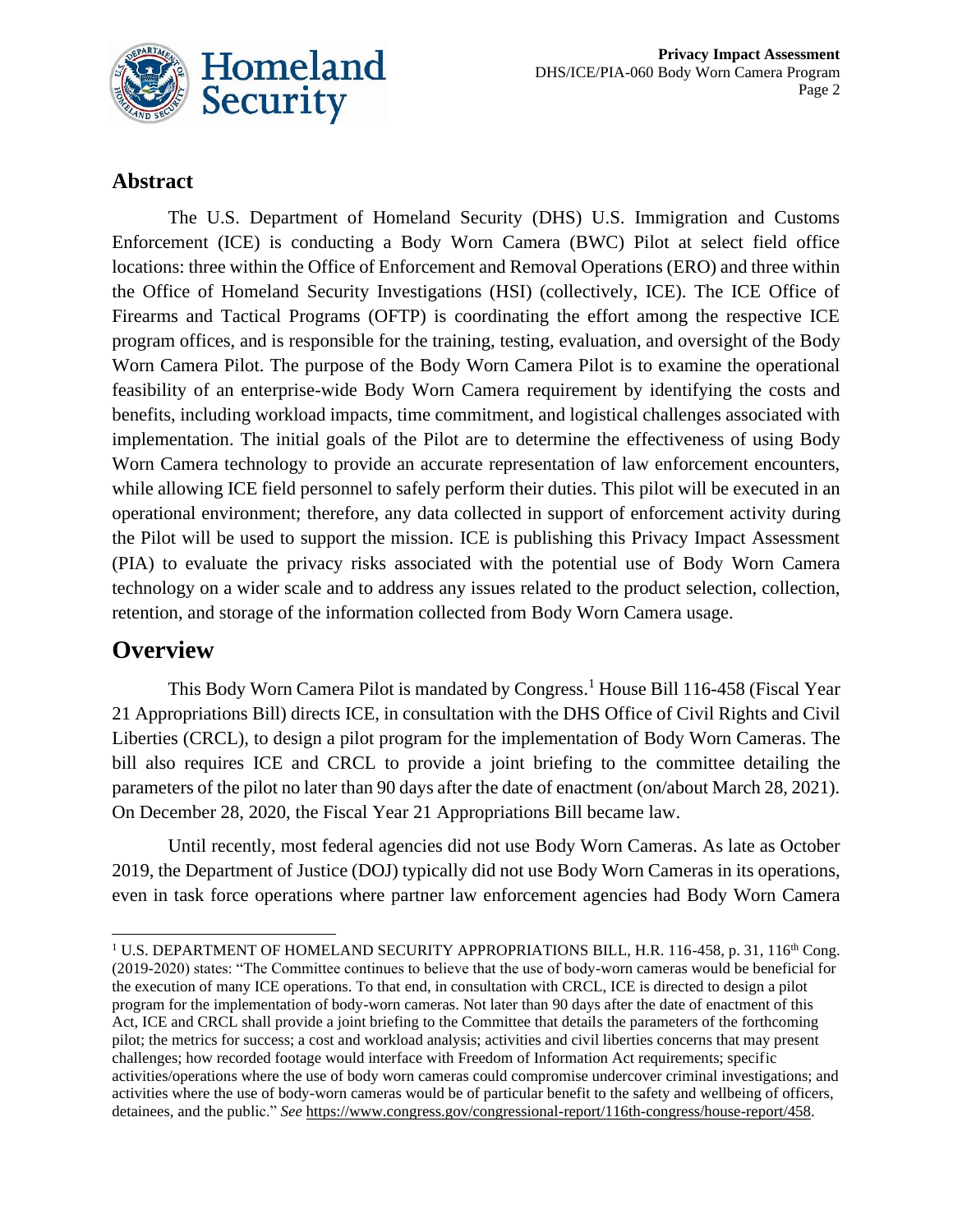

programs. In November 2019, DOJ initiated a Body Worn Camera pilot program for federally deputized task force officers to use Body Worn Cameras that proved successful. In October 2020, DOJ finalized a formal Body Worn Camera policy for federally deputized task force officers, officially authorizing task force officers across the country to use Body Worn Cameras in certain DOJ operations. On June 7, 2021, the DOJ issued a memorandum directing its components to develop Body Worn Camera policies and submit those policies for review.<sup>2</sup>

The [President's Task Force on 21st Century Policing](https://obamawhitehouse.archives.gov/the-press-office/2014/12/18/executive-order-establishment-presidents-%20task-force-21st-century-policin)<sup>3</sup> [Final Report](http://www.americanbarfoundation.org/uploads/cms/documents/executive_summary_policing_task_force.pdf#:~:text=Final%20Report%20of%20the%20President%27s%20Task%20Force%20on,the%20safe%20and%20effective%20delivery%20of%20policing%20services.)<sup>4</sup> concluded in 2015 that implementing Body Worn Cameras at law enforcement agencies can improve policing practices and build community trust and legitimacy, but cautioned that implementing technologies into policing activities must be built on a defined policy framework with clearly stated purposes and goals. Implementing Body Worn Cameras can give law enforcement agencies an opportunity to fully engage and educate communities in a dialogue about their expectations for transparency, accountability, privacy, and civil rights and civil liberties. The Task Force's *Final Report* came on the heels of events suggesting that equipping law enforcement personnel with Body Worn Cameras could have indicated whether violent encounters between law enforcement agencies and the public were avoidable, whether there was an overreaction on the part of the police, or whether the actions of certain members of the public required forceful police intervention. Body Worn Cameras also may provide an additional perspective to by-stander recordings of law enforcement encounters with members of the public.

Given this backdrop, deploying Body Worn Cameras at ICE can have multiple potential benefits, including:

- Helping to objectively determine what happened during a law enforcement encounter;
- Deterring frivolous allegations and complaints (e.g., evidence contradicting allegations of use of force);
- Enhancing training capabilities through use of Body Worn Camera recordings as a learning tool;
- Contributing to a "civilizing effect" on law enforcement/civilian interactions by reducing

<sup>2</sup> *See* U.S. DEPARTMENT OF JUSTICE, OFFICE OF THE INSPECTOR GENERAL DOJ OIG Releases Report on the Department of Justice Policy on Body Worn Cameras for Law Enforcement Officers (June 24, 2021), *available at* [https://oig.justice.gov/news/doj-oig-releases-report-department-justice-policy-body-worn-cameras-law-enforcement](https://oig.justice.gov/news/doj-oig-releases-report-department-justice-policy-body-worn-cameras-law-enforcement-officers)[officers.](https://oig.justice.gov/news/doj-oig-releases-report-department-justice-policy-body-worn-cameras-law-enforcement-officers)

<sup>3</sup> Exec. Order No. 13684, 3 CFR 13684, Establishment of the President's Task Force on 21st Century Policing (December 18, 2014), available at: [https://obamawhitehouse.archives.gov/the-press-office/2014/12/18/executive](https://obamawhitehouse.archives.gov/the-press-office/2014/12/18/executive-order-establishment-presidents.-)[order-establishment-presidents.](https://obamawhitehouse.archives.gov/the-press-office/2014/12/18/executive-order-establishment-presidents.-)

<sup>4</sup> *See* Final Report on the President's Task Force on 21st Century Policing (Washington, DC, May 2015), *available at* [https://www.cops.usdoj.gov/pdf/taskforce/taskForce\\_Finalreport.pdf.](https://www.cops.usdoj.gov/pdf/taskforce/taskForce_Finalreport.pdf)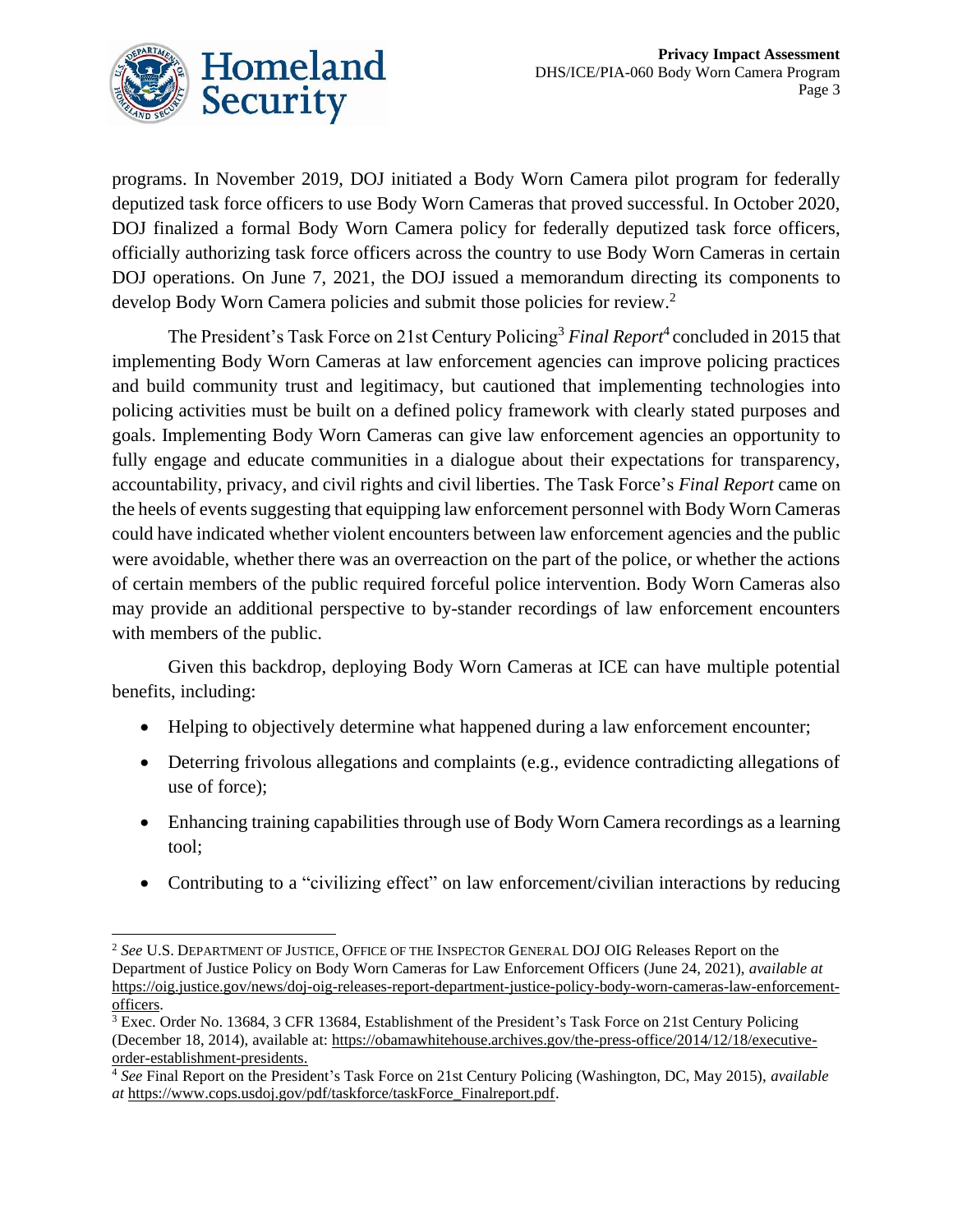

hostilities between ICE personnel and the public;

- Strengthening ICE personnel's performance and accountability;
- Increasing ICE personnel's awareness and safety by influencing public behavior; and
- Simplifying incident review by enabling the quick and immediate review of recordings.

While the requirements and timelines of this Pilot are being driven by a Congressional mandate, ICE understands that the use of Body Worn Cameras in appropriate circumstances is beneficial to the execution of many of its operations. Body Worn Cameras will enhance service to the community by accurately documenting events, actions, conditions, and statements or allegations made by encountered individuals; it will increase officer safety and agency accountability; and the transparency will increase public trust in the communities ICE serves.

ICE assembled a working group in 2021 to evaluate the feasibility of incorporating Body Worn Camera technologies into the breadth of its enforcement operations. The working group recommended a six-month Body Worn Camera Pilot program to study whether incorporating Body Worn Camera technology into ICE's operations would assist its continued emphasis on transparency and accountability. The Pilot will explore operational issues, such as whether ICE needs to expand the audio and video recording capability to enhance transparency and accountability; it also will allow ICE to assess any record tagging, retention, and storage issues. All Pilot audio/video is first encrypted on the Body Worn Camera device during recording. Upon conclusion of operations, the cameras are docked and the evidence is uploaded to ice.us.evidence.com. This is an ICE-owned FEDRAMP accredited Software as a Service (SaaS) evidence management system (EMS) within an Azure government cloud tenant.

Following completion of the six-month Pilot, ICE will issue a final report evaluating the potential operational benefits, as well as any shortcomings, of incorporating Body Worn Cameras into ICE's enforcement operations. The report is expected to address ICE's overall efforts to increase transparency and accountability associated with law enforcement encounters between ICE and members of the public. While the Pilot will only use one vendor's Body Worn Camera solution, it is an opportunity to evaluate whether this specific solution is suitable for all ICE environments, or if other Body Worn Cameras should be considered to support ICE's mission. In short, the Pilot should inform ICE on the advantages and disadvantages of Body Worn Camera technology, the policy issues that need additional consideration, as well as the impact on operational environments and risk assessments that need to be examined before implementation beyond the Pilot to more widespread usage. An update to this Privacy Impact Assessment will be submitted for any implementation beyond what is described in this Privacy Impact Assessment.

#### **ICE Body Worn Camera Policy**

In October 2021, ICE issued Directive 19010.1: *Interim Policy Authorizing the Body Worn*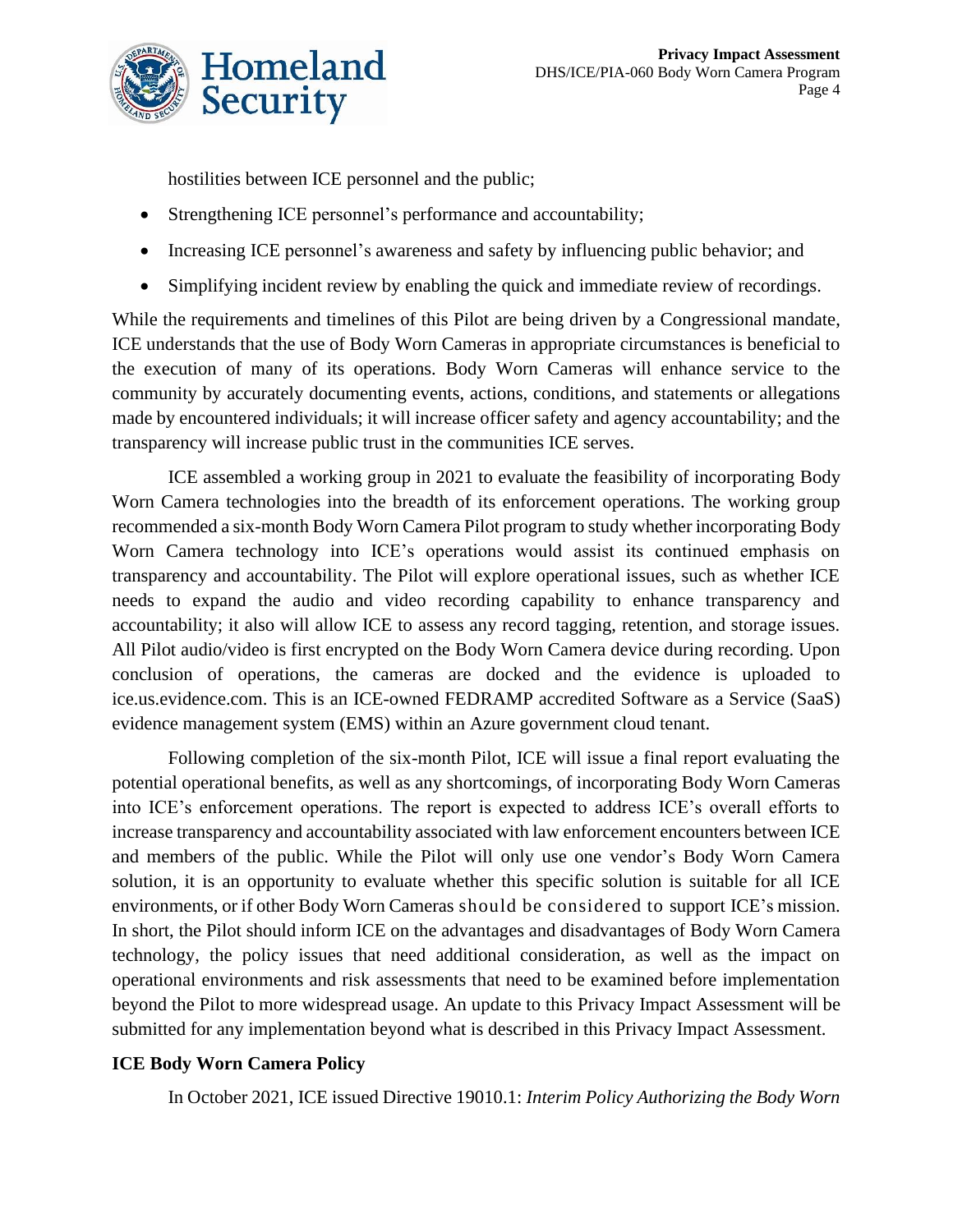

*Camera (BWC) Pilot* (*Directive*), governing the use of Body Worn Cameras*.* <sup>5</sup> The Body Worn Camera Directive outlines the policies for ICE's use of Body Worn Cameras, identifies the various responsible parties, details their responsibilities, and lays out operation, retention, storage, and training procedures. The Directive establishes a number of prohibitions and requirements, including:

- ICE personnel must record Pilot enforcement activities at the start of the activity, or, if not practicable, as soon as safely possible thereafter. Once a Body Worn Camera is activated, ICE personnel should only deactivate the Body Worn Camera when their participation or involvement in the enforcement activity has concluded. If ICE personnel fail to activate their Body Worn Camera, or if the recording is interrupted, they must provide a statement detailing the reason why they failed to activate the Body Worn Camera or why the recording was interrupted. *Directive at § 5.3.*
- ICE personnel will verbally notify (i.e., provide notice to) individuals that they are being recorded if (or as soon as) it is operationally feasible. *Directive at § 5.3.* This notice should not be construed as a requirement for ICE to obtain consent from the subjects being recorded. The Body Worn Camera will be placed on a visible location on ICE personnel's outerwear (e.g., on vest or helmet) so that individuals can see the Body Worn Camera.
- ICE personnel are prohibited from intentionally making Body Worn Camera recordings in places or areas where cameras generally are not allowed or permissible (e.g., locker rooms, dressing rooms, medical facilities, restrooms, in facilities where recording is prohibited) unless related to an enforcement activity. <sup>6</sup> *Directive at § 5.4.5.* ICE personnel should not record encounters with undercover officers, confidential informants, and cooperating defendants. *Directive at § 5.4.7.*
- ICE personnel should not record in a manner that would infringe on activity protected by the First Amendment (e.g., lawful protests).<sup>7</sup> *Directive at § 5.4.8.<sup>8</sup>*
- Body Worn Cameras will not be used during undercover operations or in situations in which it would pose a risk to officer or public safety. *Directive at § 2.3.*
- Body Worn Camera recordings will not be used for any facial recognition activities.

<sup>5</sup> The ICE Directive defines Body Worn Camera as "Any audio and/or video recording equipment combined into a single unit and typically worn on the authorized ICE personnel's exterior clothing, bulletproof vest, or jacket identifying them as ICE employees during the course of their official duties in order to capture Body Worn Camera recordings." *Directive at § 3.3. This Directive is on file with the DHS and ICE Privacy Offices.*

<sup>6</sup> Interactions between ICE medical providers and patients will not be recorded.

<sup>7</sup> While ICE personnel may be wearing Body Worn Camera during lawful protests, they will only activate the Body Worn Cameras when engaged in a law enforcement activity (e.g., an at-large arrest), and not in a manner that may discourage individuals from exercising their First Amendment rights.

<sup>8</sup> *See also, Department Guidance for Enforcement Action at Protected Areas (Oct. 27, 2021). This Guidance is on file with the DHS and ICE Privacy Offices.*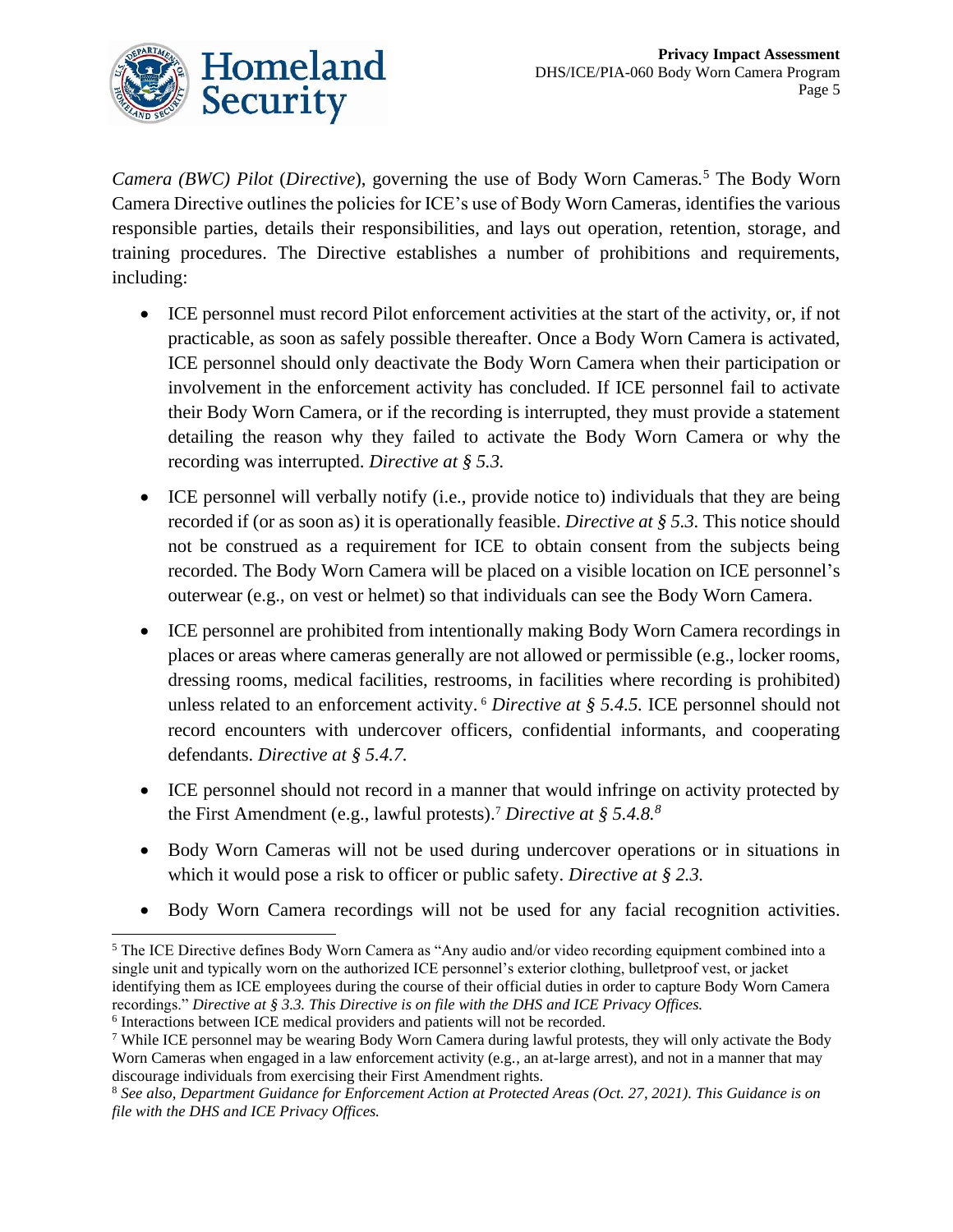

*Directive at § 2.3.*

- All recorded data collected or captured using Body Worn Cameras during the Pilot, whether it qualifies as evidence or not, will be stored and preserved on a designated ICEapproved system or media (described below). ICE personnel and Body Worn Camera coordinators must take reasonable steps to determine whether a Body Worn Camera recording has investigative or evidentiary value and mark the recording appropriately for storage and tracking purposes for potential litigation, investigation, and/or for responses to Freedom of Information Act (FOIA) requests. *Directive at § 5.5*.
- Any release of Body Worn Camera recordings external to DHS must be coordinated with the ICE Office of Information Governance and Privacy (OIGP). Certain releases must be coordinated with other impacted operational office(s), such as: DHS HQ offices, including, but not limited to DHS Office of the General Counsel (OGC), DHS Office for Civil Rights and Civil Liberties (CRCL), DHS Privacy Office (PRIV) for releases of recordings to members of the media, and DHS Office of Public Affairs (OPA), who may be notified prior to any external release of Body Worn Camera recordings. *Directive at § 5.8.*

ICE's deployment of Body Worn Cameras is bound by the Body Worn Camera Directive and its requirements, which are discussed in more detail in the privacy analysis portion of this document.

#### *Training*

Before the Pilot begins at either the Office of Homeland Security Investigations or Office of Enforcement and Removal Operations locations, all participating ICE personnel who will be using Body Worn Cameras are required to undergo mandatory training (led by the Office of Firearms and Tactical Programs in coordination with the ICE Office of the Principal Legal Advisor (OPLA)) regarding proper use of the devices, adherence to the ICE Directive, legal considerations, and privacy, civil rights, and civil liberties safeguards. This training, which will take place in the Office of Firearms and Tactical Programs' facility in Georgia and Pilot site locations as necessary (identified in the section immediately below), will also include training by representatives of the vendor from which ICE purchased both the physical Body Worn Camera hardware and the cloudbased storage solution (described in more detail below). The participants will be trained in data uploading, storage, retention, and tagging. At the end of the training phase, ICE will issue an interim report, based on the feedback from all who participated in the training (ICE field personnel, attending supervisors, instructors). ICE will retain all training materials, such as books and manuals, in accordance with ICE records retention schedule DAA-0567-2015-0009-0001. In the event the records are subject to a litigation hold, they may not be disposed of under a records retention schedule until notified that the litigation hold has been lifted.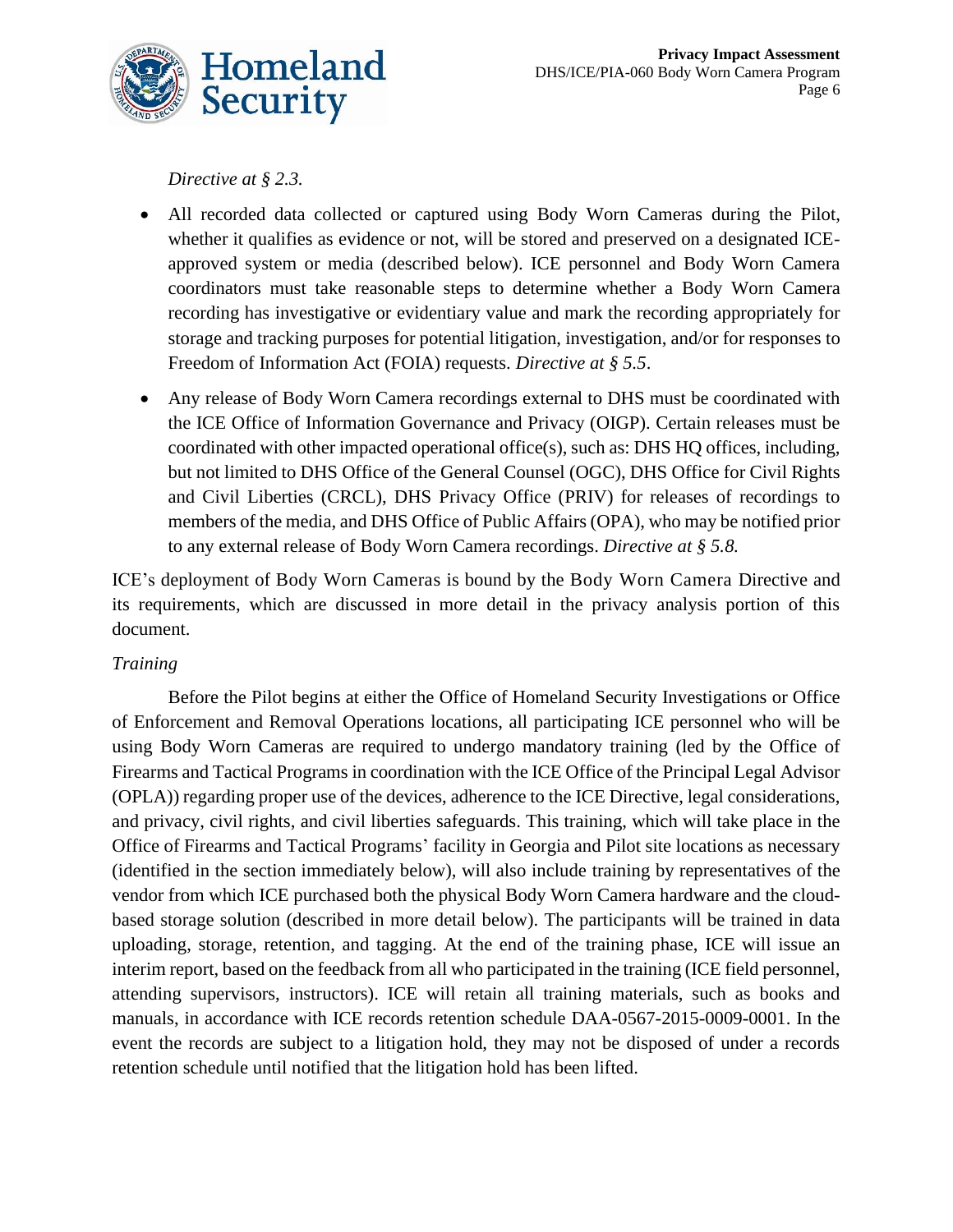

#### *Location of the Body Worn Camera Pilot Program*

Following training, ICE expects a total of 110 personnel (not including instructors, supervisors, or administrative personnel) from the six selected field offices to participate in the Pilot (i.e., wear Body Worn Cameras in the course of their enforcement duties). The Body Worn Camera will be mounted on ICE personnel's outerwear (such as the vest, shirt, or helmet), using the manufacturer's attachments. The personnel will be visibly identified as "ICE."

The personnel will be field officers and agents from the following six locations, representing varied environments and different enforcement missions of the Office of Enforcement and Removal Operations and Office of Homeland Security Investigations:

- ERO Atlanta, Los Angeles, and Salt Lake City;
- HSI Houston, New York, and Newark.

While the locations listed above are the expected sites of Body Worn Camera field locations, unforeseen events may require ICE to relocate one or more of the planned Pilot sites to a different field location. Further, the camera system or associated software utilized in the pilot may not necessarily be what is ultimately employed in a future, expanded use of Body Worn Cameras at ICE.

#### *Deployment of the Body Worn Camera*

The Pilot, which is expected to last approximately six months, will be conducted in a variety of operational environments for ICE encounters and planned enforcement activities, such as:

- At-large arrests, including searches incident to that arrest;<sup>9</sup>
- Investigatory detentions, however brief, including frisks conducted during the detentions;
- Execution of, and attempting execution, criminal and administrative arrest warrants;
- Execution of search warrants, including during the time securing the location to be searched as well as the ultimate search of the location; and
- Questioning of any individual encountered during the above-listed activities in the field.<sup>10</sup>

Homeland Security Investigations will begin its Pilot in mid-November 2021. The Office of Enforcement and Removal Operations' Pilot start date is still to be determined. While the two offices' Pilots will not begin at the same time, each is expected to last for 180 days from the

<sup>&</sup>lt;sup>9</sup> At large arrests are those made outside of a custodial setting.

 $10$  However, the video recordings can be used to support any activity in the usual course of enforcement, such as criminal prosecutions where warranted.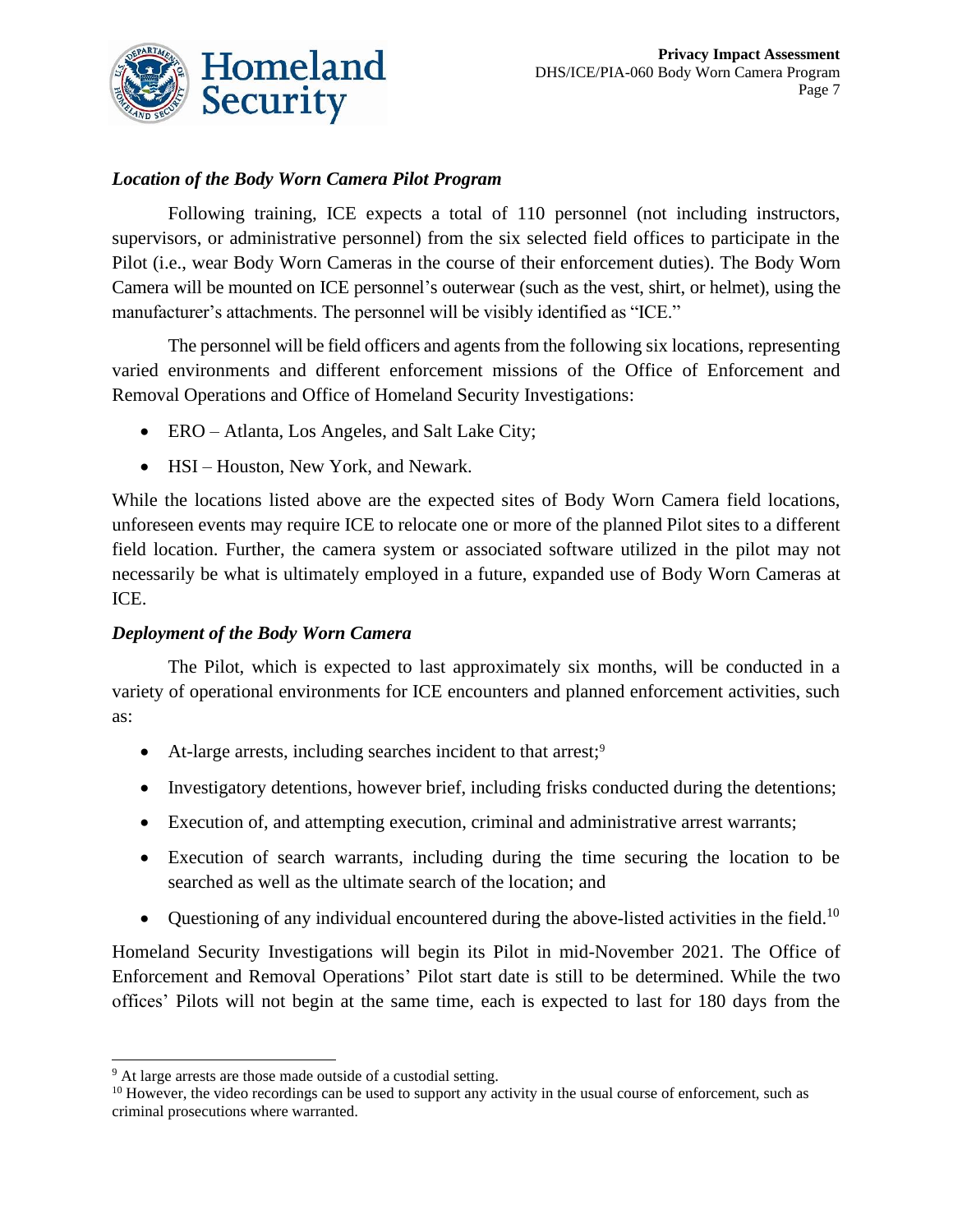

respective start date.

Once a Body Worn Camera is activated, ICE personnel may only deactivate the Body Worn Camera after they have left the scene of the law enforcement action being conducted (not when an arrest has been made). ICE personnel who fail to activate their Body Worn Camera must provide a statement detailing the reason why they failed to activate the Body Worn Camera and must also provide a statement detailing the reason for any interruption in Body Worn Camera recordings (e.g., Body Worn Camera malfunctioned). This information will be stored in the vendor's Body Worn Camera evidence management system (described below).

#### *Notice of Recordings*

ICE personnel will verbally advise subjects of the law enforcement activity that they are being recorded so long as it does not interfere with the planned, overt enforcement activity or otherwise risk the officer's or the public's safety. Otherwise, verbal notice will be provided as soon as practicable for the overt enforcement activity. Cameras will be positioned in obvious places on ICE personnel, such as on their outerwear, on the chest, or on the helmet, which will allow the public to visually determine if the ICE personnel are using a camera. Individuals whom ICE encounters during the Pilot will not have the opportunity to opt in or out (provide consent) to their image or statements being recorded by the Body Worn Camera, as the ICE Directive requires ICE personnel to record the entirety of the encounter.

#### *Body Worn Camera Privacy, Civil Rights, and Civil Liberties Requirements for Recording*

The Directive for the ICE Body Worn Camera Pilot institutes several restrictions on recording individuals. Primary among these purposes is protecting individual privacy, civil rights, and civil liberties. As such, personnel are prohibited from recording any of the activities specifically prohibited by the Body Worn Camera Directive. By policy, ICE also prohibits use of facial recognition systems or technologies derived on or from any video captured by ICE Body Worn Camera.

#### *Equipment and Uploading Data for Storage*

#### *The Equipment*

The Body Worn Camera system consists of the camera, the docking station, the software as a service evidence management system/software, the cloud with storage, and the vendor's desktop application. The initial purchase from the vendor for the Pilot program will include 240 cameras able to be mounted on outer clothing (e.g., jacket, body armor, or helmet), docking stations, and a cloud-based (FedRAMP certified) evidence management system.

The Body Worn Camera equipment will be able to capture what the eye can see in reduced light environments; possess battery life commensurate with the average ICE workday; have storage capacity sufficient for extended situations; and have a programable pre-event buffer that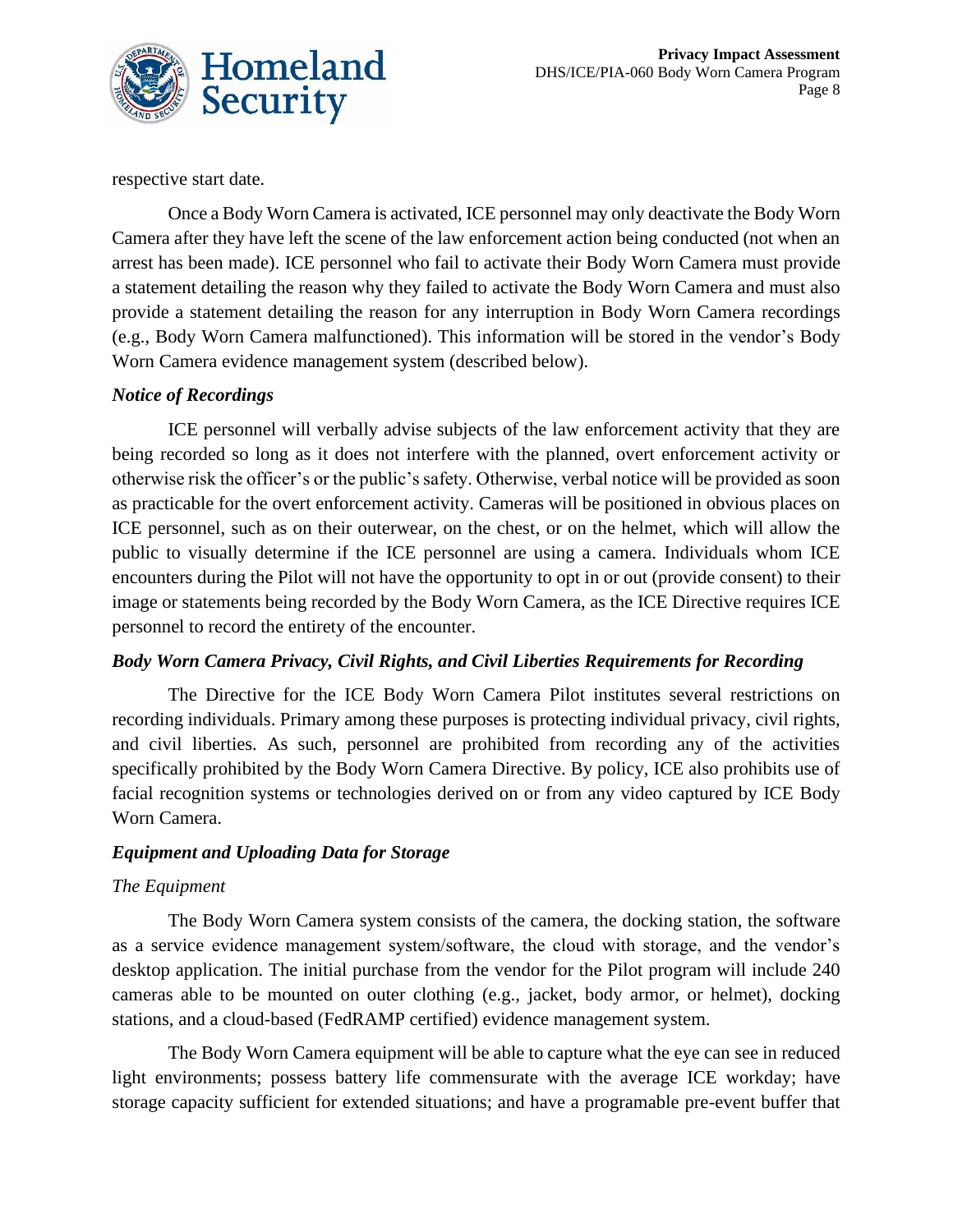

allows the capture of audio and video prior to activation. This buffer is constantly overwritten until the camera is activated. Upon activation the pre-event buffer video recording becomes the start of the evidence at activation. When a Body Worn Camera is activated, up to 60 seconds of video (not audio) will be captured directly before activation. Buffering mode starts only after the Body Worn Camera is turned on. The system does not record when the camera is turned off.

#### *The Evidence Management System*

The vendor's web-based evidence management system (which is the component that manages the video/audio files and permissions within ice.us.evidence.com) will allow for ICE personnel's direct upload of videos; tagging and labeling of videos; and direct sharing of videos with appropriate parties, such as the U.S. Attorneys' Offices and other law enforcement partners, for use in case development while providing a full chain of custody. It will also have redaction technology within the system for blurring individuals who are not the subject of an inquiry and for redacting any other PII incidentally captured within the video (e.g., license plate numbers).<sup>11</sup> ICE personnel who use this system will be fully trained on redaction procedures to ensure that ICE does not release information to external parties outside the bounds of the law, regulation, or policy. Finally, the system will be FedRAMP certified, as required by the ICE Office of the Chief Information Officer (OCIO).

Each ICE user of the evidence management system will be assigned a role with specific permissions limiting access to information on a need-to-know basis. The storage system will have appropriate safeguards and audit trails in place to restrict access and viewing of recorded data to those with an official need-to-know as described in the Body Worn Camera Directive. Only personnel with need-to-know have access (e.g., to create evidence, redact evidence, administration). Once they are granted need-to-know access, they are given a specific level of access to support their assigned, need-to-know activities. The vendor does not have access unless ICE grants it for support purposes at the time of need. Such safeguards will include: logging which ICE personnel access a recording (including date, time, and location of access), requiring ICE personnel to note the purpose of accessing or viewing recorded data, and prohibiting the deletion, editing, or modification of any recording unless expressly permitted by ICE policy. Vendor personnel will not be able to view any videos in the system uploaded by ICE; only designated ICE personnel will have access to view the captured data.

<sup>&</sup>lt;sup>11</sup> Accidental/incidental recordings will be deleted at the end of the 180-day Pilot unless the recordings occurred less than 60 days before the end of the Pilot. The National Archives and Records Administration specifies such records be kept for 60 days. Therefore, if accidental/incidental recordings took place 10 days before the end of the Pilot, it will not be deleted at the end of the Pilot but will be kept for the full 60-day retention requirement under the National Archives and Records Administration records retention schedule.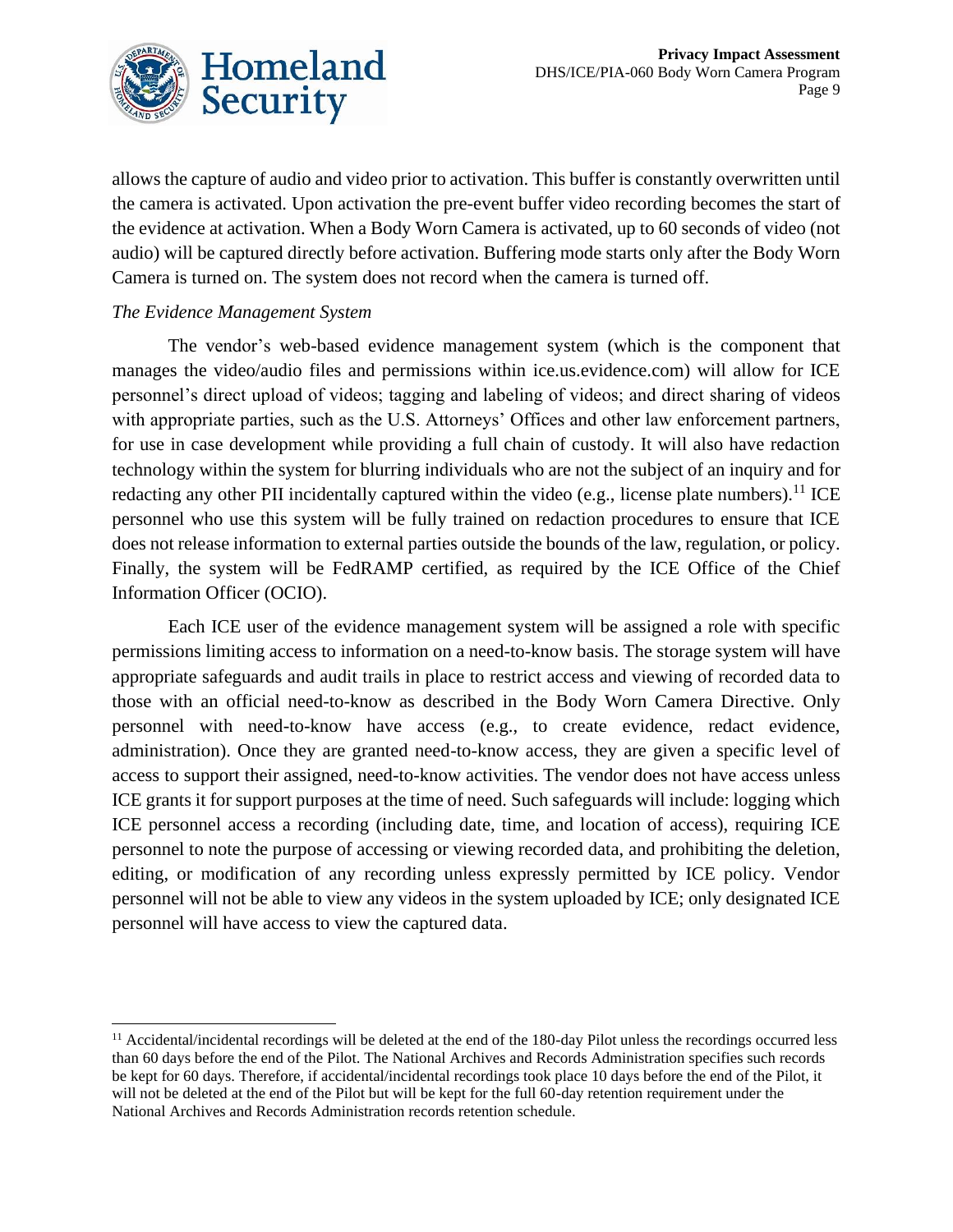

#### *The Evidence Capture/Sync Process*

Once ICE personnel activate the Body Worn Camera, the following will occur:

- Video data is captured and stored in encrypted form on the camera.
- Data upload and synchronization
	- o Option 1
		- ICE personnel dock the camera by placing the camera on the docking station at the field office.
		- The camera immediately begins to upload and syncs to the ICE-owned, vendor-provided software as a service evidence management system.
		- The evidence management system confirms data integrity by comparing the hashing checksum. If the checksum passes the evidence management system, it then automatically deletes and removes the data from the camera.
		- ICE personnel will then go to ice.us.evidence.com to tag data as appropriate.
		- o Option 2
			- ICE personnel connect the Body Worn Camera to an ICE governmentfurnished laptop.
			- Then, using the vendor's application on the ICE laptop to review the video:
				- o ICE personnel will tag the evidence per Directive.
				- o ICE personnel will either choose to sync-now from an ICE protected laptop or dock the Body Worn Camera to upload evidence to the evidence management system.

#### *Data Tagging and Retention of Body Worn Camera Data*

All Body Worn Camera recordings will be preserved during the pendency of the Body Worn Camera 180-day Pilot in order to ensure ICE has adequate data to inform the outcome of the Pilot. During the course of and after the conclusion of the Body Worn Camera Pilot, and in the preparation of the final report, records will be retained in compliance with the applicable National Archives and Records Administration approved records retention schedule, FOIA requirements, and any litigation holds, if applicable. Any records for which the retention period is shorter than the Pilot's duration (i.e., non-evidentiary material) will be disposed of in accordance with the applicable records retention schedule.

After the issuance of the Body Worn Camera Pilot final report, all records will be maintained in accordance with an approved National Archives and Records Administration records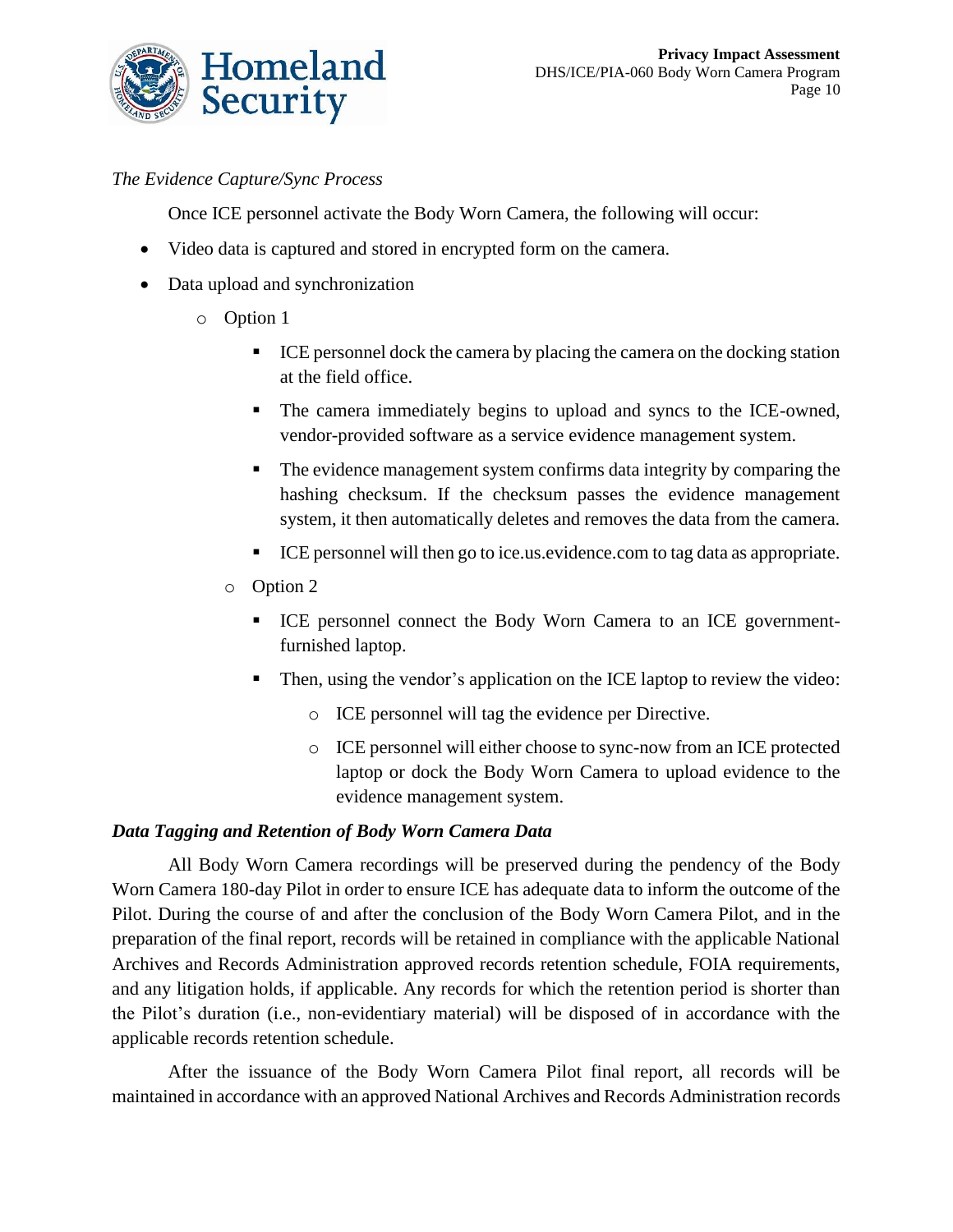

retention schedule and any applicable litigation or FOIA hold. *Directive at § 5.5.*

ICE personnel will label the recorded data files according to one of the following applicable categories:

- Non-Evidentiary Any recorded data during the normal course of ICE personnel's performance of their duties that is determined to have no evidentiary value. Accidental recordings are considered non-evidentiary. ICE will retain this data for 60 days (or for the pendency of the Pilot, whichever is longer), and subsequently destroy non-evidentiary data in accordance with the National Archives and Records Administration (National Archives and Records Administration) – approved records retention schedule DAA-0567-2021- 0001.
- Evidentiary Any recorded data that may have material or probative value, or may have bearing on any criminal, administrative, civil, or other legal proceeding. Files determined to have evidentiary value shall be preserved under established rules of evidence, the National Archives and Records Administration records retention schedule applicable to the associated case file, and in accordance with the Federal Records Act.

The categories for ICE records are retained based on National Archives and Records Administration Retention Schedules, the Federal Rules of Evidence, Rule 401 (Relevance) (*Directive at § 7.8*) and the Federal Rules of Civil Procedure, Rule 37(e) (*Directive at § 7.7*), and the Federal Records Act. During the Pilot, ICE will also consider the handling of data that may not fall in either of the two primary categories (non-evidentiary or evidentiary) at the time of tagging, specifically the handling of any information collected that may be "potentially" evidentiary, but whose evidentiary significance is not yet known. When a recording is tagged as "potentially" evidentiary in nature, such recording will be handled consistent with "evidentiary" recorded data requirements. ICE will update this Privacy Impact Assessment to the extent records retention schedules are approved by National Archives and Records Administration.

Generally, agency records must be maintained in accordance with an applicable National Archives and Records Administration General Records Schedule or a National Archives and Records Administration-approved agency-specific records retention schedule. If the records are not subject to a records retention schedule, they must be maintained indefinitely by the agency. In the event the records are subject to a litigation hold, they may not be disposed of under a records retention schedule until further notification. For purposes of the Body Worn Camera Pilot, the recorded data deemed to have evidentiary value or potentially evidentiary value will be maintained indefinitely until an approved National Archives and Records Administration records retention schedule is established.<sup>12</sup>

<sup>&</sup>lt;sup>12</sup> ICE is also working to develop additional, secondary tags beyond the Evidentiary vs. Non-Evidentiary distinction. Once these tags are finalized, ICE will update this Privacy Impact Assessment accordingly.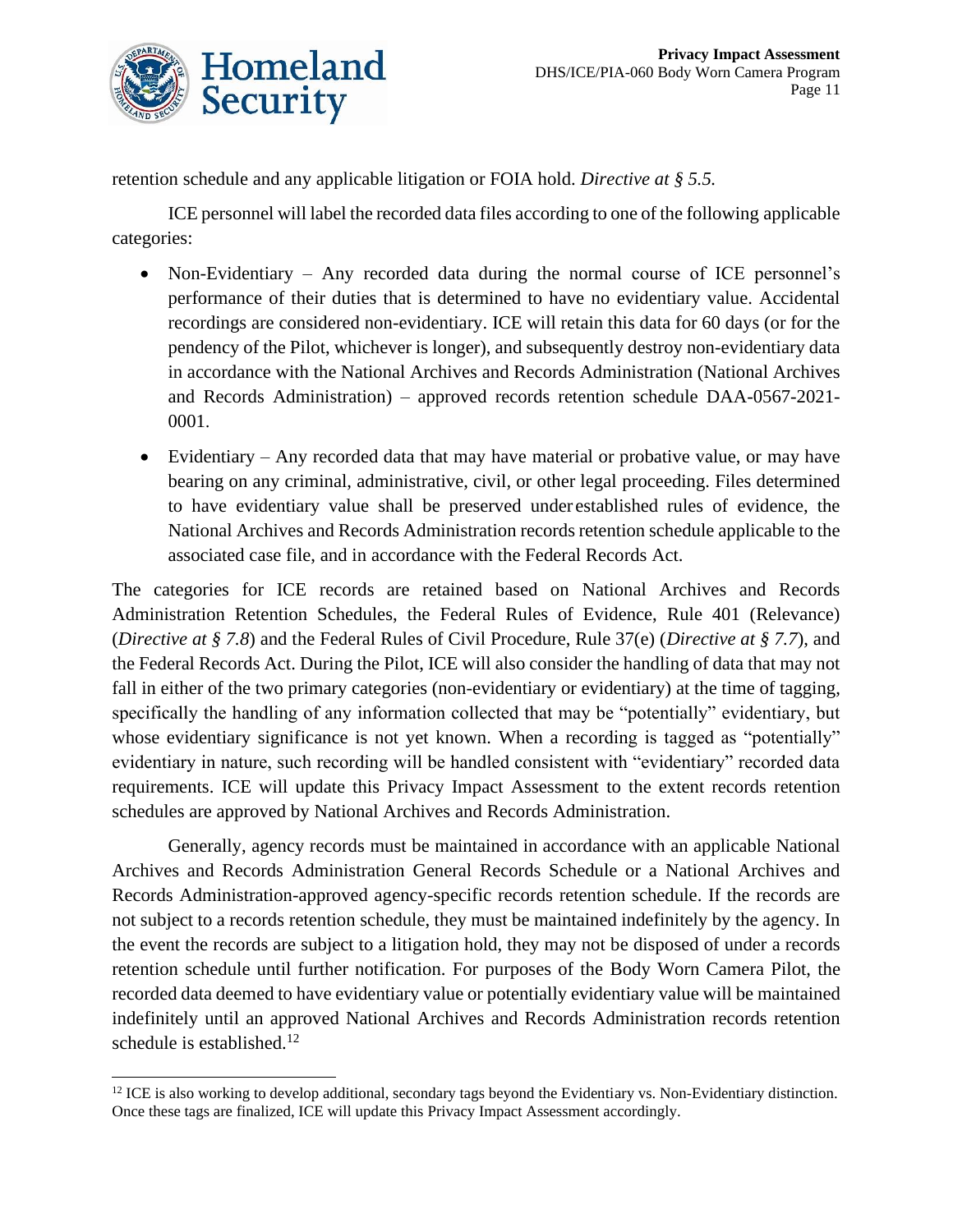

Recordings within the vendor's system will not be stored or retrieved by personal identifier. Rather, the cloud storage solution will automatically assign a unique video identification number to each video file when the file is uploaded to the system. That identification number will be associated with a Body Worn Camera and a date/time of recording, but not to an individual user of the device. A separate spreadsheet of which agent/officer is assigned a Body Worn Camera at a given time will be maintained by ICE personnel to assist with tracking. It should be noted that a Body Worn Camera may be assigned to multiple ICE personnel for a variety of reasons (e.g., individual ends employment with ICE or moves to a field office outside the Body Worn Camera Pilot location).

All recorded data for which ICE has received a FOIA request will be tagged as having received a request under FOIA and assigned a case number. All recorded data for which DHS/ICE has received notice of any litigation will also be tagged as having a "litigation hold," and assigned a case number.

The evidence management system has audit trails for every action taken on the video evidence, starting with the time it was recorded. In addition, Body Worn Camera software or storage mechanisms will have appropriate safeguards and audit trails in place to restrict access and viewing of recorded data to those with an official need-to-know. Such safeguards will include logging ICE personnel access to a recording (including date, time, and location of access), requiring ICE personnel to log the purpose of accessing or viewing recorded data, and prohibiting the deletion, editing, or modification of any recording unless expressly permitted. *Directive at § 5.5.*

Once ICE personnel appropriately categorize a recording as "Evidentiary" or "Non-Evidentiary," the captured data will be uploaded to the vendor's FedRAMP-certified cloud software as a service evidence management system. This is done by ICE personnel at the end of their shift.

#### *Viewing of Recording*

ICE will permit viewing of the Body Worn Camera collected data as follows:

Authorized ICE personnel participating in the Body Worn Camera Pilot are generally permitted to review their own Body Worn Camera recordings when submitting official reports. Authorized ICE personnel may review their own Body Worn Camera recordings in the following circumstances:

- To complete authorized actions in an investigation, including preparation of official reports or A-File materials;
- Prior to courtroom testimony, courtroom presentation, or the potential thereof; and
- To prepare for administrative investigations and/or for interviews.<sup>13</sup>

<sup>&</sup>lt;sup>13</sup> Body Worn Camera recordings will not be created in the field for the purposes of training. The only permissible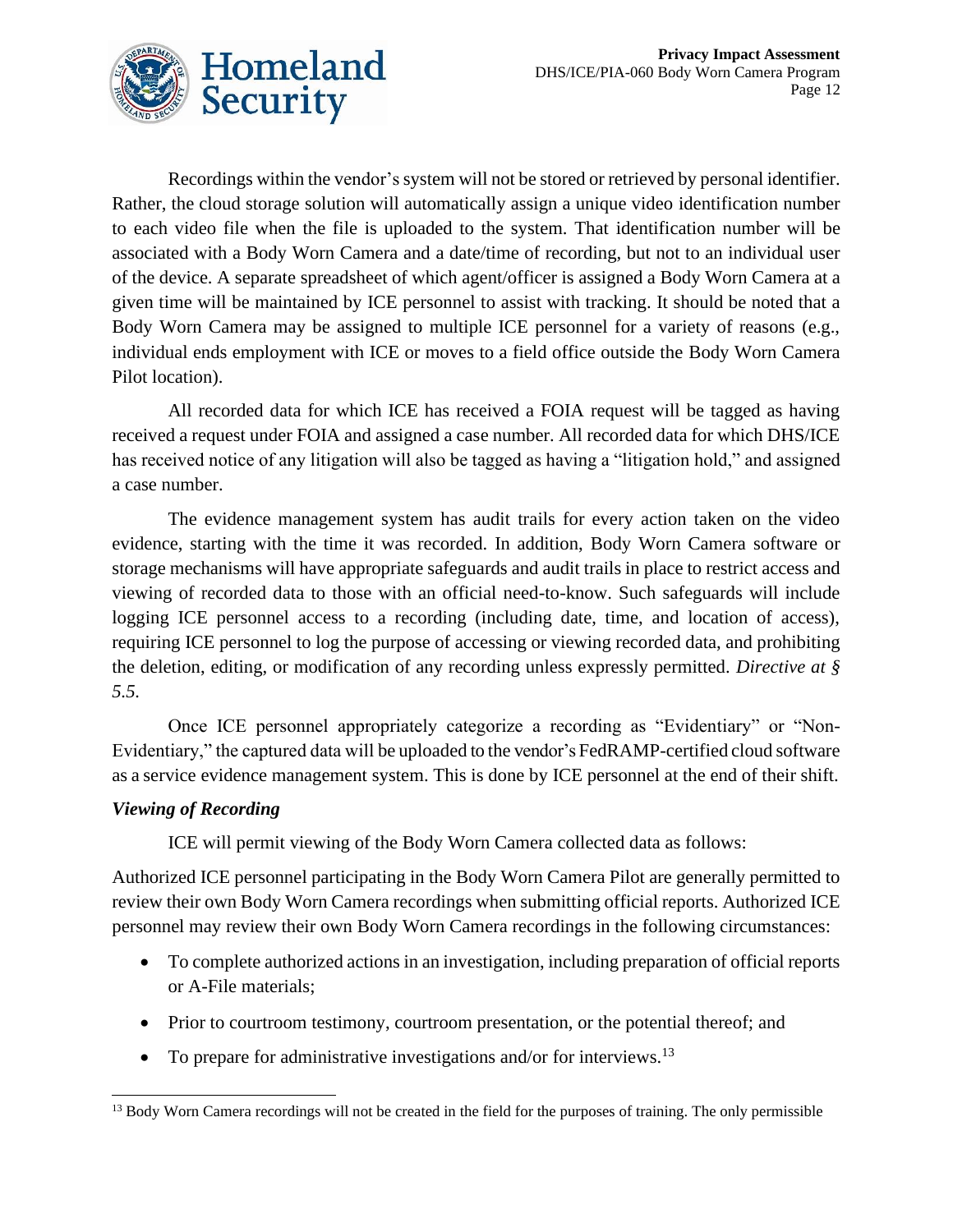

In all instances where authorized ICE personnel participating in the Body Worn Camera Pilot reviewed their own Body Worn Camera recordings prior to completing a report, the report must reflect that fact. *Directive at § 5.6.*

## **Fair Information Practice Principles (FIPPs)**

The Privacy Act of  $1974<sup>14</sup>$  as amended, articulates concepts of how the federal government should treat individuals and their information, and imposes duties upon federal agencies regarding the collection, use, dissemination, and maintenance of PII. Section 222(2) of the Homeland Security Act,<sup>15</sup> states that the Chief Privacy Officer shall assure that information is handled in full compliance with the fair information practices as set out in the Privacy Act.<sup>16</sup>

In response to this obligation, the DHS Privacy Office developed a set of Fair Information Practice Principles (FIPPs) from the underlying concepts of the Privacy Act to encompass the full breadth and diversity of the information and interactions of DHS.<sup>17</sup> The Fair Information Practice Principles account for the nature and purpose of the information being collected, and applicability to DHS's mission to preserve, protect, and secure the United States.

DHS conducts Privacy Impact Assessments on both programs and information technology systems, pursuant to section 208 of the E-Government  $Act^{18}$  and section 222 of the Homeland Security Act of 2002.<sup>19</sup> Given the technologies involved, and the scope and nature of their use, ICE is conducting this Privacy Impact Assessment, which examines the privacy impact of the use of Body Worn Cameras and the collection of recorded data, as it relates to the Fair Information Practice Principles.

## **1. Principle of Transparency**

*Principle: DHS should be transparent and provide notice to the individual regarding its collection, use, dissemination, and maintenance of PII. Technologies or systems using PII must bedescribed in a SORN and PIA, as appropriate. There should be no system the existence of which is a secret.*

During the Pilot, ICE personnel will attempt to verbally inform individuals at the beginning of the law enforcement-related encounter that they are being recorded. However, there may be situations in which providing verbal notice might compromise enforcement operations, is

viewing of recording for training purposes during the Pilot will be video recorded in a specific training environment for the purposes of training.

<sup>14</sup> 5 U.S.C. § 552a.

<sup>&</sup>lt;sup>15</sup> 6 U.S.C. § 101, et seq.

 $16$  6 U.S.C. § 142(a)(2).

<sup>17</sup> U.S. DEPARTMENT OF HOMELAND SECURITY, PRIVACY POLICY GUIDANCE MEMORANDUM 2008-01/PRIVACY POLICY DIRECTIVE 140-06, THE FAIR INFORMATION PRACTICE PRINCIPLES: FRAMEWORK FOR PRIVACY POLICY AT THE DEPARTMENT OF HOMELAND SECURITY (2008), *available at* [https://www.dhs.gov/privacy-policy-guidance.](https://www.dhs.gov/privacy-policy-guidance) <sup>18</sup> Pub. L. 107-347; 44 U.S.C. § 3501 note.

<sup>19</sup> Pub. L. 107-296; 6 U.S.C. § 142.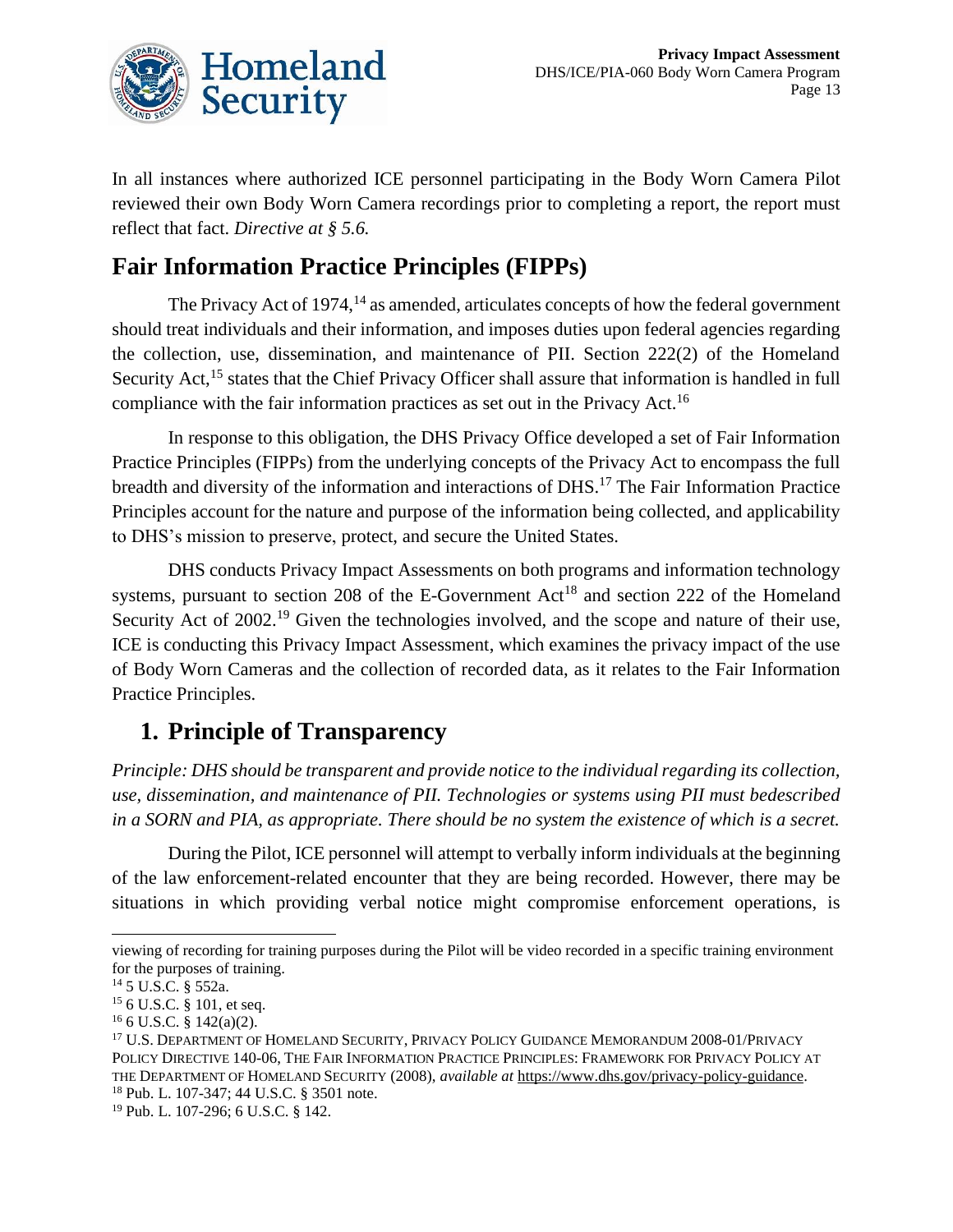

impractical, may interfere with the officer and/or a third party's safety, or may inhibit ICE from accomplishing its mission. Some law enforcement encounters do not provide the opportunity for ICE to notify individuals that their facial image or voice will be or has been recorded. However, ICE personnel are required to position or affix the camera in a visible location (i.e., on their outer clothing/armor/helmet), so the Body Worn Camera can be easily seen by the subject(s) of the encounter. ICE also provides general notice of its use of Body Worn Cameras by the publication of this Privacy Impact Assessment. For purposes of the Body Worn Camera Pilot, System of Records Notice (SORN) coverage is as follows:

Body Worn Camera recordings captured during the Pilot (and maintained in the vendor's evidence management system) are retrieved by the camera ID number, which is not necessarily linked to a specific agent or officer. Because this information is not retrieved by personal identifier, a SORN is not required.

After the Pilot, if ICE determines that Body Worn Camera recordings must be retrieved by a personal identifier, ICE will update the DHS/ICE-008 Search, Arrest, and Seizure Records System of Records Notice,<sup>20</sup> which covers the collection and maintenance of records pertaining to ICE's arrests of individuals, and searches, detentions, and seizures of property pursuant to ICE's law enforcement authorities. ICE will update the System of Records Notice to incorporate Body Worn Camera video recordings as a category of records.

Records contained in the tracking and auditing documentation associated with the pilot program are retrievable by personal identifier and are covered under DHS/ALL-003 Department of Homeland Security General Training Records,<sup>21</sup> and DHS/ALL-004 General Information Technology Access Account Records System, $^{22}$  which outline, respectively, the training of DHS personnel, and auditing/accountability logs for DHS IT systems.

If Body Worn Camera recorded data becomes associated with an individual's investigation or case file, then the data will be retained and governed by the SORN(s) that apply to such investigation or case file. The DHS/ICE-009 External Investigations  $SORN^{23}$  would provide coverage for Office of Homeland Security Investigations case files, while the DHS/ICE-011 Criminal Arrest Records and Immigration Enforcement Records System of Records Notice<sup>24</sup> would cover Office of Enforcement and Removal Operations records.

If the Body Worn Camera recording is sought due to an individual's complaint against an officer or agent, then the DHS/ALL-020 Department of Homeland Security Internal Affairs

<sup>20</sup> DHS/ICE-008 Search, Arrest, and Seizure Records SORN, 73 FR 74732 (December 9, 2008).

<sup>&</sup>lt;sup>21</sup> DHS/ALL-003 Department of Homeland Security General Training Records, 73 FR 71656 (November 25, 2008). <sup>22</sup> DHS/ALL-004 General Information Technology Access Account Records System, 77 FR 70792 (November 27,

<sup>2012).</sup>  $^{23}$  DHS/ICE-009 External Investigations, 85 FR 74362 (November 20, 2020).

<sup>&</sup>lt;sup>24</sup> DHS/ICE-011 Criminal Arrest Records and Immigration Enforcement Records, 81 FR 72080 (October 19, 2016).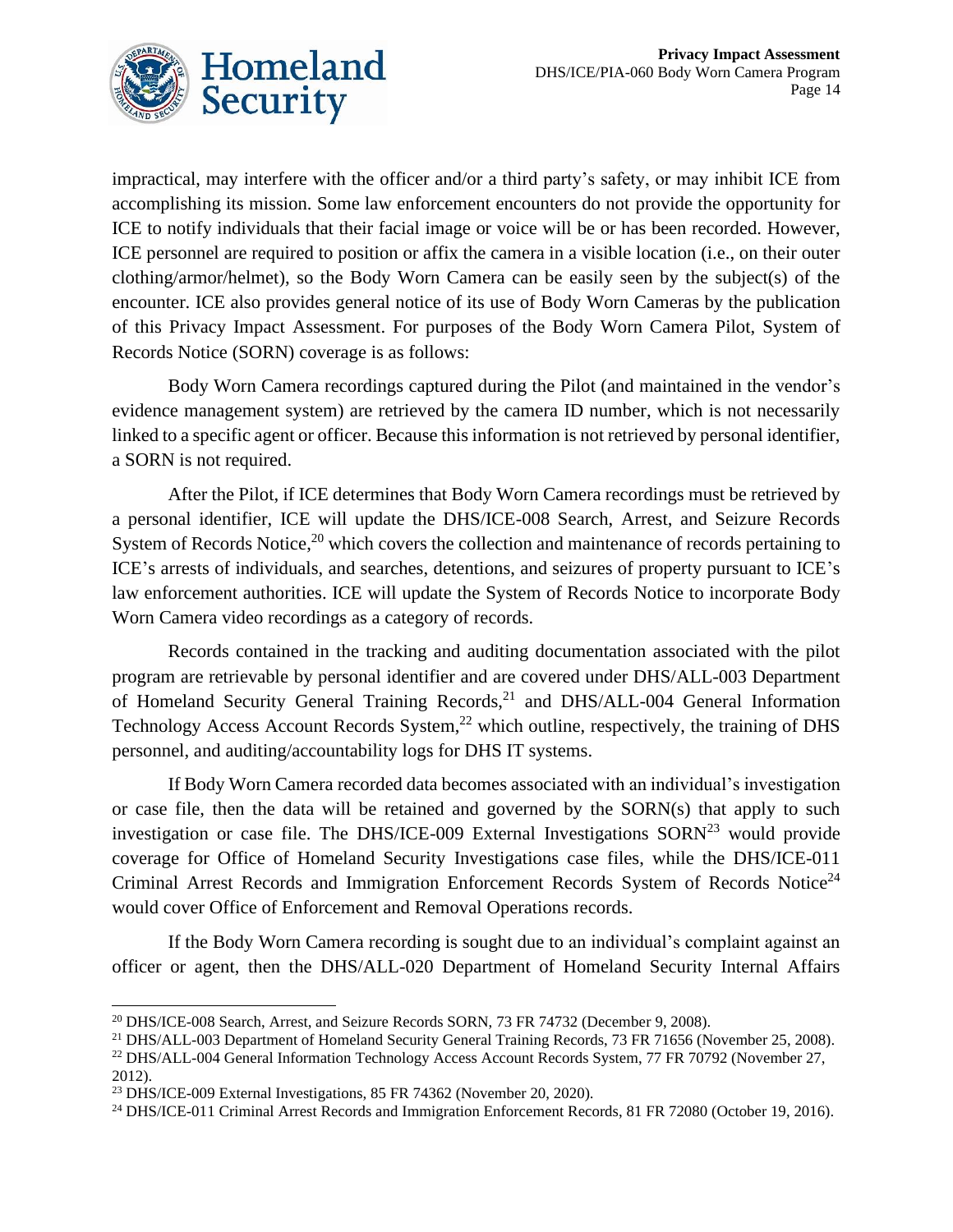

System of Records Notice,<sup>25</sup> would provide coverage.

**Privacy Risk:** There is a risk that individuals may not receive adequate notice that their images and voice communications may be recorded when they are in close proximity to a law enforcement encounter, regardless of whether they are directly or indirectly involved.

**Mitigation:** This risk is partially mitigated. ICE personnel generally attempt to provide verbal notice at the onset of an encounter when possible. In addition, Body Worn Cameras are required to be positioned or mounted in highly visible locations on the ICE personnel's outer clothing. However, given the unpredictability of law enforcement interactions or encounters, there may be times when providing notice is impractical, impossible, or jeopardizes the safety of ICE personnel or third parties. Therefore, ICE also provides general notice to the public through this Privacy Impact Assessment.

## **2. Principle of Individual Participation**

*Principle: DHS should involve the individual in the process of using PII. DHS should, to the extent practical, seek individual consent for the collection, use, dissemination, and maintenance of PII and should provide mechanisms for appropriate access, correction, and redress regarding DHS's use of PII.*

ICE law enforcement personnel will use the Body Worn Cameras to record law enforcement activities involving members of the public. Due to ICE's law enforcement and national security missions, requiring ICE to obtain an individual's consent before ICE's capture of their image or other information in a video recording is not practical or feasible, and is not necessary for this Pilot's evaluation of Body Worn Cameras.

During the Pilot, the Body Worn Camera Directive requires ICE personnel to only use the Body Worn Cameras to capture law enforcement encounters between authorized, on-duty uniformed ICE personnel and members of the public. ICE personnel's safety and the safety of the public will always be the primary consideration, even when using the Body Worn Cameras. ICE personnel are instructed to continue recording until the law enforcement-related encounter ends, subject to certain specified exceptions. These interactions are often in public areas and may result in the capture of individuals besides those who are the subject of the law enforcement encounter. In the event that ICE inadvertently captures the image of an individual who is not the subject of an encounter or other PII (e.g., license plate number) through its use of Body Worn Cameras, ICE will blur and redact those images prior to making any external disclosure Any video recording recorded during an operation within the scope of the Directive may be used as evidence to support the enforcement activities of Office of Enforcement and Removal Operations' mission.

Individuals can look to the System of Records Notice(s) listed above to determine the

<sup>25</sup> DHS/ALL-020 Department of Homeland Security Internal Affairs, 79 FR 23361 (April 28, 2014).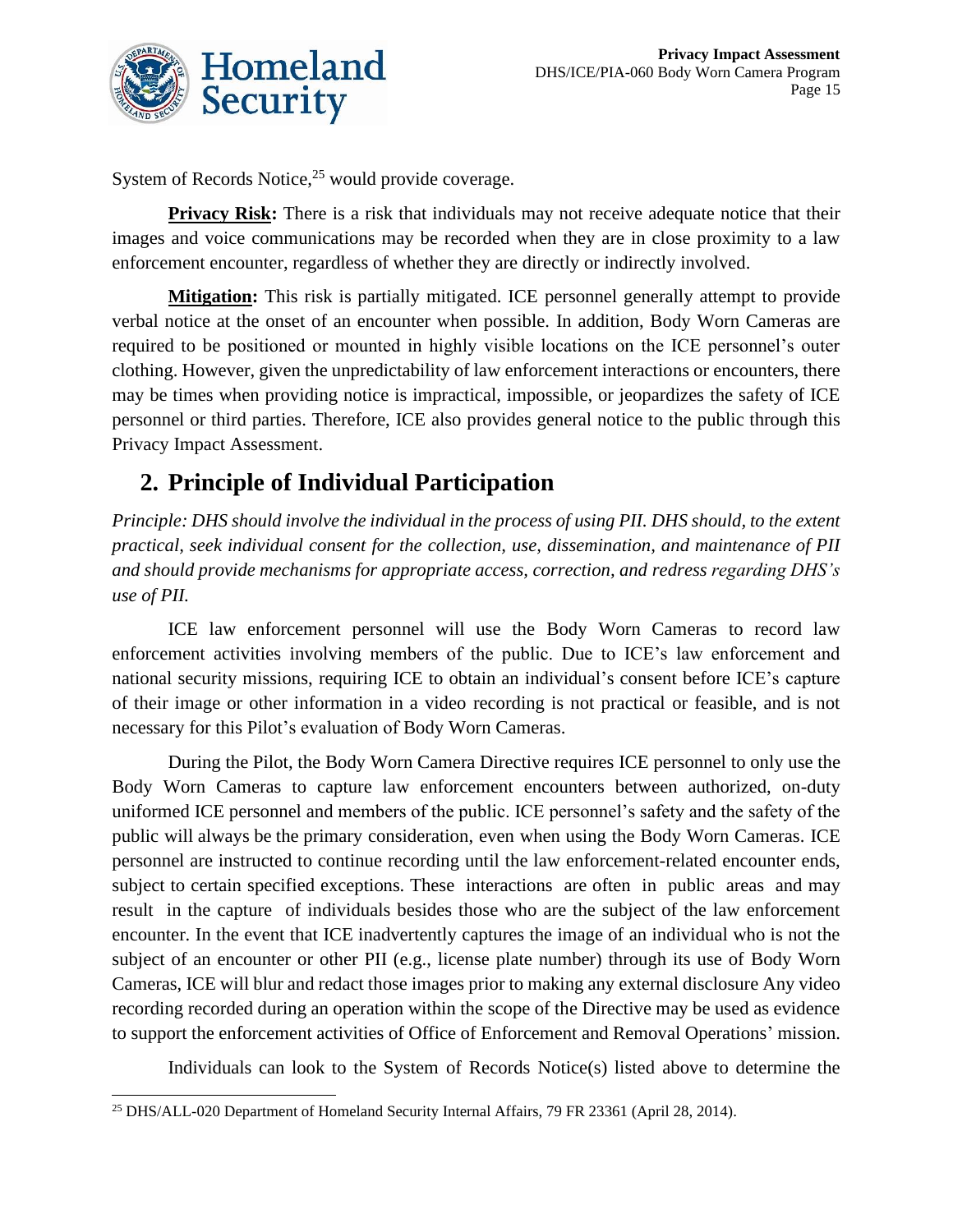

appropriate procedures to obtain access to and correct their requested record(s). All or some of the requested information may be exempt from access pursuant to the Privacy Act and FOIA in order to prevent harm to law enforcement investigations or interests. Providing individual access to these records could inform the target of an actual or potential criminal, civil, or regulatory violation investigation or reveal investigative interest on the part of DHS or another agency. Access to the records could also permit the individual who is the subject of a record to impede the investigation, to tamper with witnesses or evidence, and to avoid detection or apprehension.

ICE will review requests for Body Worn Camera recordings on a case-by-case basis and release records, as appropriate, in accordance with the ICE Body Worn Camera Directive, the applicable  $SORN(s)$ , and other applicable laws.<sup>26</sup> The ICE FOIA Unit may redact any portion of recordings that are protected or exempted from release under applicable statutes and regulations, including the Privacy Act of 1974, 5 U.S.C. § 552(a), the Freedom of Information Act, 5 U.S.C. § 552, 8 U.S.C. § 1367, or the Federal Rules of Evidence, Rule 401.

Individuals seeking notification of and access to any of the records covered by this Privacy Impact Assessment may submit a request in writing to the ICE FOIA Officer by mail or facsimile:

U.S. Immigration and Customs Enforcement Freedom of Information Act Office 500 12th Street SW, Stop 5009 Washington, D.C. 20536-5009 (202) 732-0660 <http://www.ice.gov/foia/>

Individuals seeking to correct records contained in a system of records, or seeking to contest its content, may submit a Privacy Act request in writing to the ICE Office of Information Governance and Privacy by mail:

U.S. Immigration and Customs Enforcement Office of Information Governance and Privacy Attn: Privacy Unit 500 Street SW, Stop 5004 Washington, D.C. 20536-5004 <http://www.ice.gov/management-administration/privacy>

All or some of the requested information may be exempt from correction pursuant to the Privacy Act in order to prevent harm to law enforcement investigations or interests.

If an individual believes more than one component maintains Privacy Act records

<sup>&</sup>lt;sup>26</sup> Any release of Body Worn Camera recorded data external to DHS must be coordinated with the ICE Privacy Office and depending on the request, coordinated with, but not limited to: the impacted operation office(s), Office of the Commissioner, Office of Public Affairs, Office of Chief Counsel, Office of Professional Responsibility, Office of Human Resources Management, and Office of Congressional Affairs. The appropriate DHS Headquarters offices must be notified and provided the Body Worn Camera recording prior to any external release. *Directive at § 5.8.*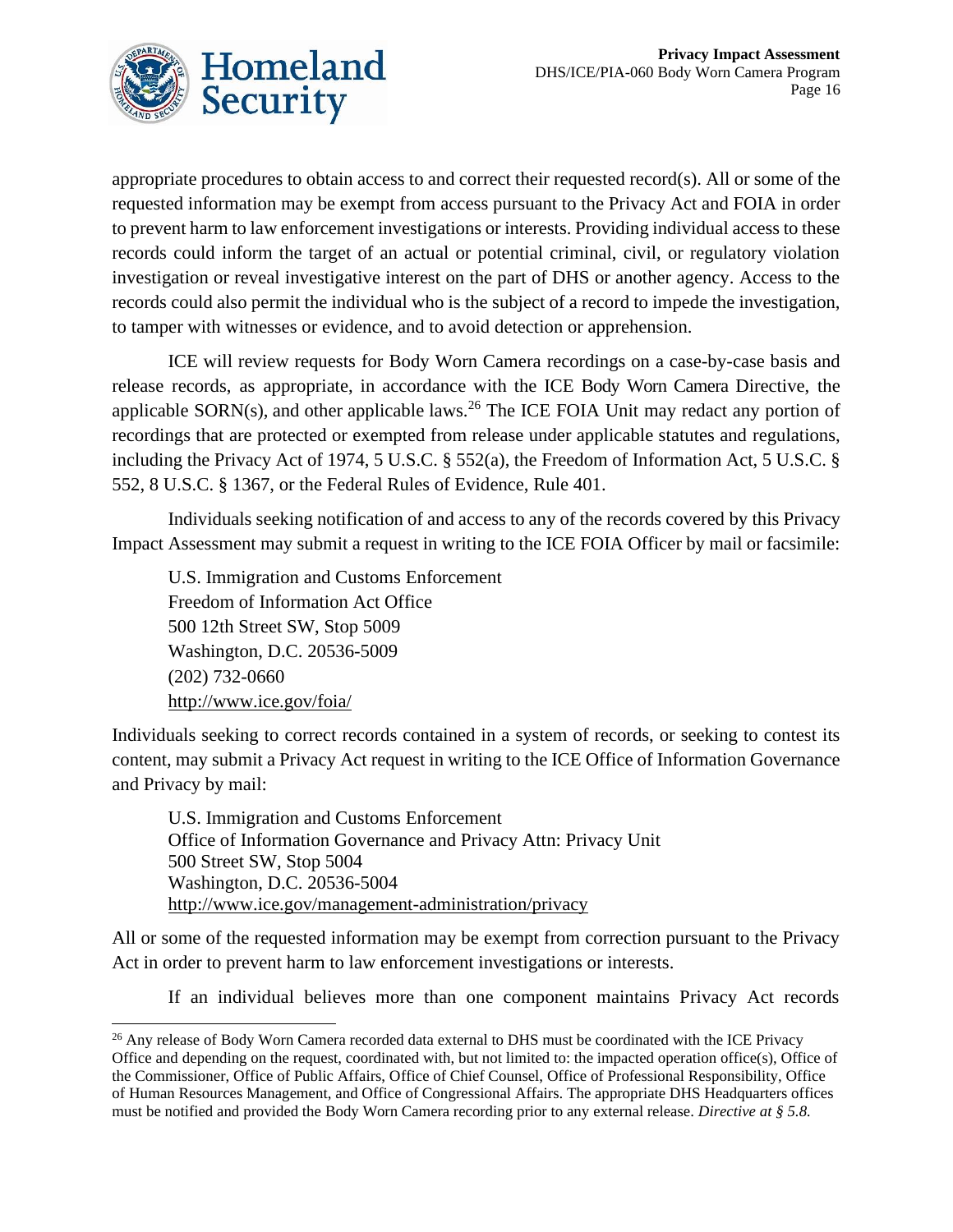

concerning him or her, the individual may submit the request to the Chief Privacy Officer, electronically at <https://www.dhs.gov/dhs-foia-privacy-act-request-submission-form> or the address below.

Chief Privacy Officer and Chief Freedom of Information Act Officer Privacy Office, Department of Homeland Security 2707 Martin Luther King Jr. Avenue, SE Washington, D.C. 20528

**Privacy Risk:** There is a risk that members of the public may not be able to access or modify their records given the law enforcement nature of the activities captured in the audio and visual recordings.

**Mitigation:** This risk is partially mitigated. ICE will consider individual requests to determine whether an individual can access records about themself. As indicated above, individuals can submit requests to ICE to access, correct, or contest their records per the instructions listed above. ICE will consider these requests on a case-by-case basis to determine if release of the information is appropriate under applicable law. Further, ICE will also consider requests to correct an individual's record if the individual provides ICE with information that ICE maintains inaccurate records. This will help ensure data quality and accuracy, and will increase the likelihood that ICE is using the most current data in furtherance of its mission. However, there remains some risk to access, given ICE may be required to withhold records to prevent the compromise of law enforcement investigations or proceedings.

**Privacy Risk:** There is a privacy risk to individuals who are in the range of the recording device but not direct participants in any interactions with ICE, and their images or voices may be captured without notice or opportunity to opt out of the collection.

**Mitigation:** This risk is partially mitigated. In accordance with the Body Worn Camera Directive, ICE personnel should advise individuals that they are being recorded, if it will not interfere with the encounter or the safety of ICE personnel or members of the public.<sup>27</sup> Any recordings that are extraneous and do not become associated with case files will be labeled nonevidentiary and will be retained for the pendency of the Pilot (180 days) and disposed of in accordance with the applicable National Archives and Records Administration approved records retention schedule. Under FOIA, faces of officers and any uninvolved bystanders will be blurred or redacted as appropriate. Only the face(s) of the subject(s) of the encounter and ICE personnel directly involved in the encounter is appropriate to release. These actions reduce the risk that ICE will capture and retain images of individuals who are incidentally in the area of recording.

<sup>27</sup> *Directive* at § 5.3.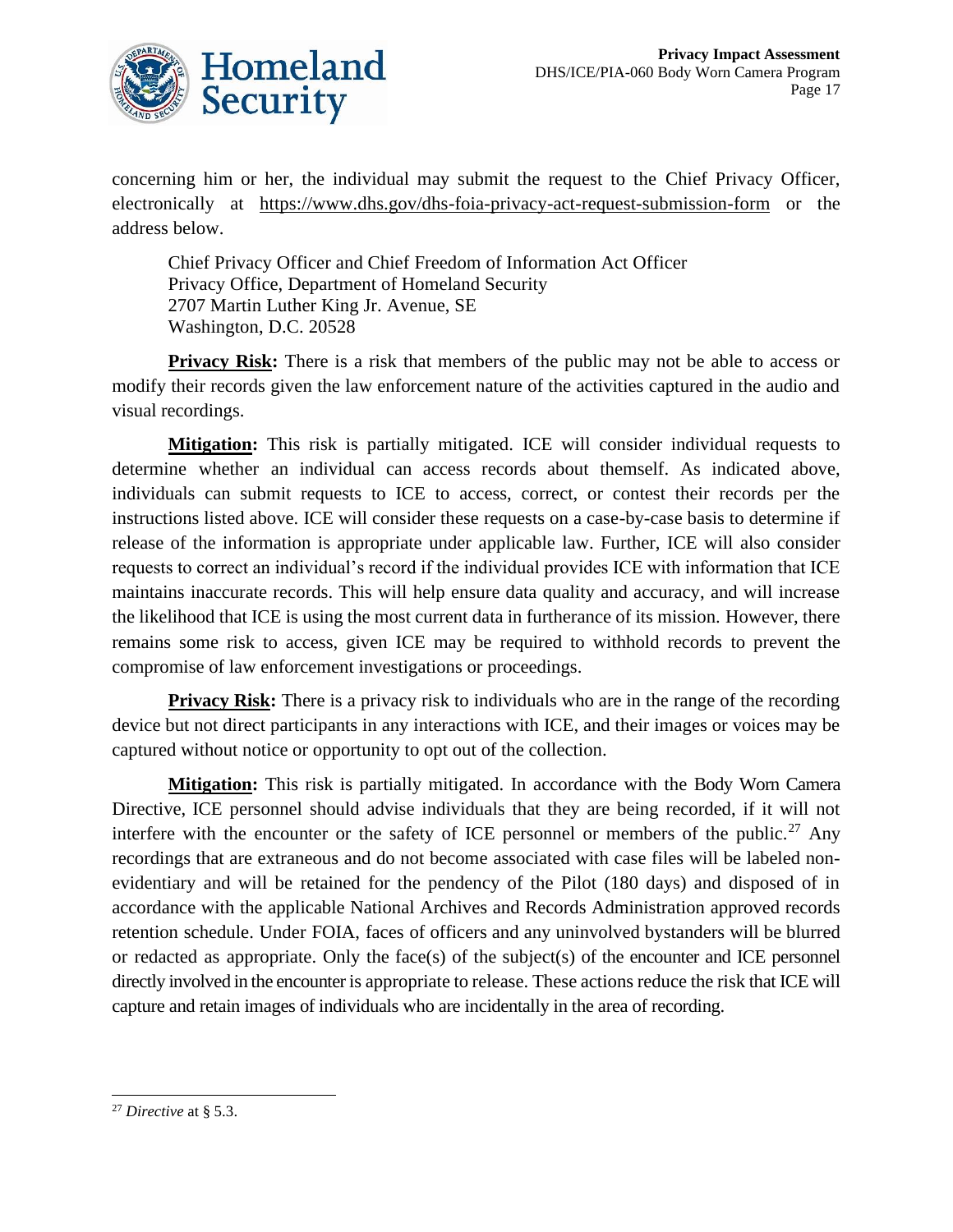

## **3. Principle of Purpose Specification**

*Principle: DHS should specifically articulate the authority which allows for the collectionof PII and specifically articulate the purpose or purposes for which the PII is being collected andhow it is intended to be used. The purpose specification principle requires DHS to 1) articulate the authority to collect and retain the PII in question; and 2) articulate how DHS will use the PII.*

ICE is authorized to collect recorded data from audio and video recordings in support of the operations described, and in response to congressional mandate. Specifically, ICE is authorized to operate the Body Worn Camera Pilot under H.R. Rep. 116-458; 8 U.S.C. § 1101 et seq.; 8 U.S.C. § 1357; and 19 U.S.C. § 1589a.

ICE authorizes the use of Body Worn Camera to collect audio and video recordings of interactions between ICE personnel and the public under the conditions andin accordance with the procedures stipulated in the Body Worn Camera Directive. ICE personnel in the Body Worn Camera Pilot offices (excluding covert or undercover activities) will be required to activate the Body Worn Cameras when engaging in certain ICE enforcement activities, under the circumstances set out below, including:

- At-large arrests, brief investigatory detentions, and searches incident to arrest;
- Executing, or attempting to execute, criminal and administrative arrest warrants;
- Executing search warrants, including while securing the location to be searched as well as the ultimate search; and
- Questioning of any individual encountered during the above-listed activities in the field.

ICE will use Body Worn Cameras to fulfill the goals of the Pilot, which include:

- Assessing the suitability and effectiveness of a Body Worn Camera solution offered by the vendor for ICE's operational environments;
- Enabling ICE to collect and analyze data to assess the overall operational feasibility of Body Worn Cameras in ICE's enforcement activities; and
- Assessing the additional training necessary for the potential long-term deployment of Body Worn Cameras, including training on the procedures for retention and storage of information collected by the Body Worn Cameras.

**Privacy Risk:** There is a risk that ICE personnel may record facial and video images outside the scope of a law enforcement encounter, or use the captured images for purposes other than what is permitted under the ICE Directive.

**Mitigation:** This risk is mitigated. ICE limits recordings to official law enforcement encounters that support the ICE mission and are consistent with ICE policy, in accordance with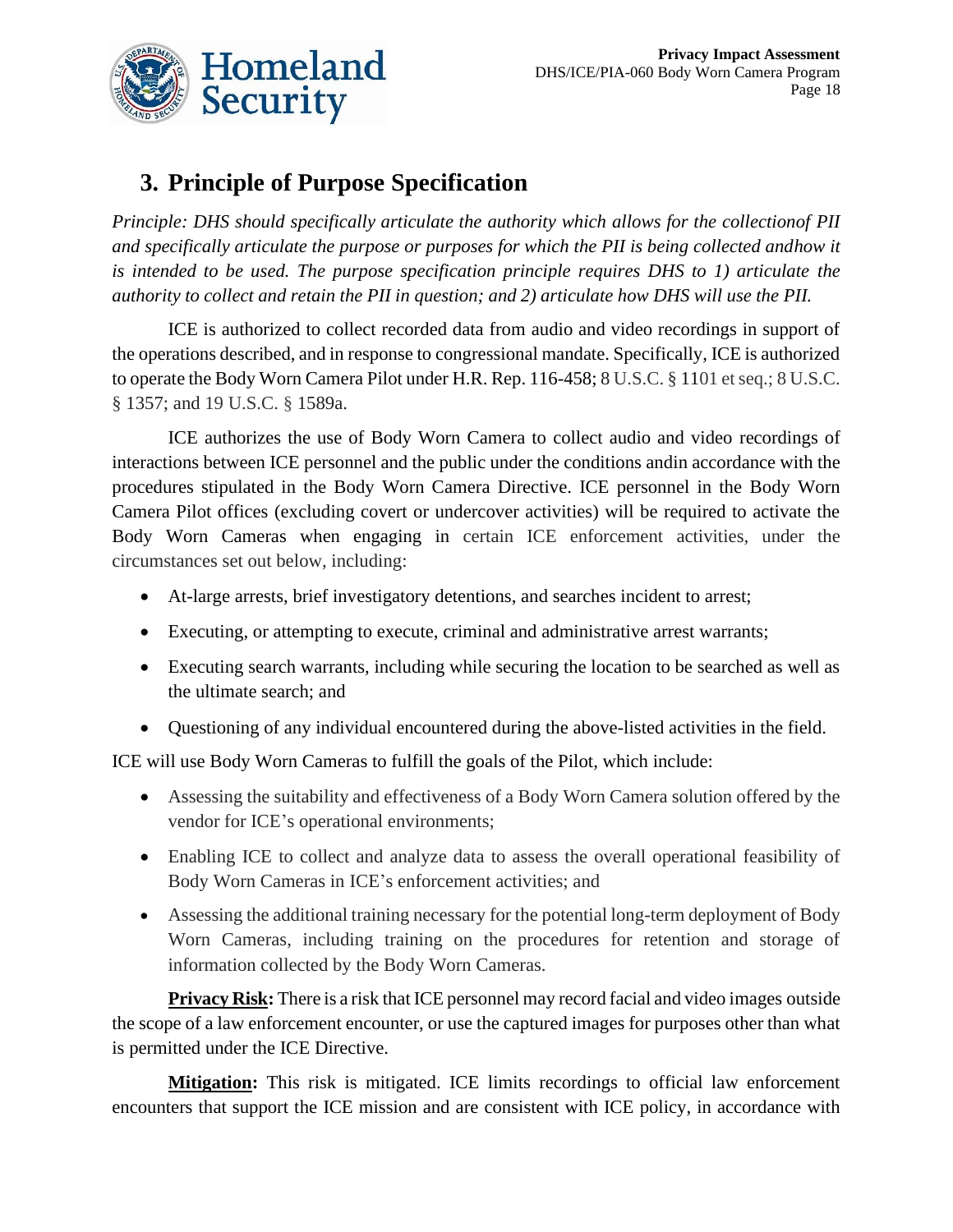

the ICE Body Worn Camera Directive. All ICE personnel participating in the Body Worn Camera Pilot will be trained regarding Body Worn Camera operation and care, appropriate handling of Body Worn Camera evidence, privacy procedures, civil rights and civil liberties restrictions, appropriate and permissible use of Body Worn Camera evidence, and rules of behavior regarding Body Worn Camera use. Training will include classroom and practical exercises. All personnel will be required to certify that they have received training and they understand the requirements set forth within the Directive. ICE field office supervisors will be responsible for daily oversight of the program and will review the Body Worn Camera logs created by ICE personnel under their supervision. Misuse of Body Worn Camera data, including improper recording, improper dissemination, or tampering with data may result in disciplinary action for the ICE employee.

To the extent any recording does not involve an activity authorized under the Directive, it will be considered "non-evidentiary." However, it will still be stored for the pendency of the Pilot, and then disposed of in accordance with a National Archives and Records Administration approved records retention schedule. Non-evidentiary data collected during the Pilot will be retained for 60 days or the pendency of the Pilot, whichever is longer, in accordance with the National Archives and Records Administration approved records retention schedule, and will not be entered into any hard copy case file or electronic case management system. ICE will copy and retain information from Body Worn Camera only when it is considered evidentiary or potentially evidentiary or relevant to an active case file for law enforcement or security purposes. ICE will not use any facial recognition technology on Body Worn Camera recordings. Further, ICE will not associate the recorded video or other data with an individual unless the individual is later apprehended or otherwise identified as part of a law enforcement investigation or other administrative or judicial action.

## **4. Principle of Data Minimization**

*Principle: DHS should only collect PII that is directly relevant and necessary to accomplish the specified purpose(s) and only retain PII for as long as is necessary to fulfill the specified purpose(s). PII should be disposed of in accordance with DHS records disposition schedules as approved by the National Archives and Records Administration.*

Body Worn Cameras will be used to record official law enforcement encounters outlined in the ICE Directive except when doing so may jeopardize ICE personnel or public safety. ICE seeks to limit Body Worn Camera data collection and retention to recordings that are necessary and relevant to carry out ICE's mission and to support the goals outlined in the ICE Directive. ICE policy instructs personnel to record enforcement encounters at the start of the event, or as soon as safely possible thereafter, and continue recording until the encounter has concluded to ensure transparency and accountability of ICE operations.

For the duration of the Pilot, Body Worn Camera data uploaded and categorized as non-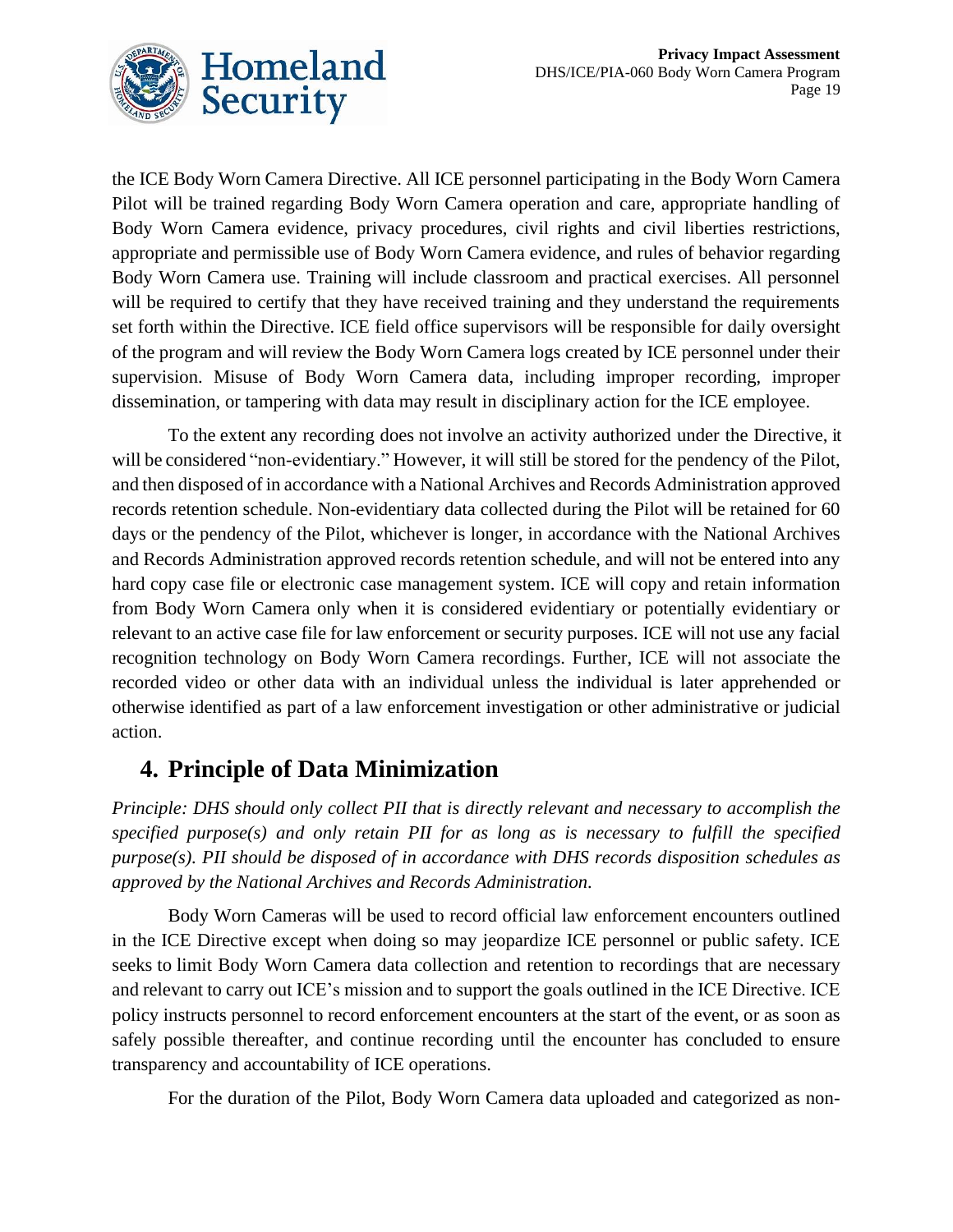

evidentiary will be stored pending completion of the Pilot, and then disposed of in accordance with the National Archives and Records Administration approved records retention schedule. All recordings will include automatically generated tags for date, time, camera identification for ease of retrieval when uploaded on-site. ICE personnel might not be assigned a specific camera for use throughout the Pilot, but ICE will maintain a record of camera assignments to personnel. Recordings that have an associated connection with a law enforcement-related system, must adhere to the appropriate System of Records Notices as indicated above.

To ensure retention requirements align with the relevant enforcement record, ICE will transfer all evidentiary data, upon receiving the appropriate tag, to the vendor's FedRAMPcertified cloud environment.

If Body Worn Camera recordings (whether evidentiary or non-evidentiary) are requested under FOIA, ICE will review requests on a case-by-case basis and release information as appropriate in accordance with FOIA requirements.

**Privacy Risk:** There is a risk of over-collection, since Body Worn Cameras may capture images of individuals recorded in the proximity of an incident that are irrelevant to the interaction or encounter.

**Mitigation:** This risk is partially mitigated. ICE will only use Body Worn Cameras per the instructions outlined in the ICE Directive in support of ICE's law enforcement mission. Misuse of Body Worn Camera data, including improper recording, improper dissemination, or tampering with data may result in disciplinary action for the ICE employee. To the extent that ICE incidentally captures images of individuals or other identifiers (e.g., license plates) through its use of Body Worn Cameras, that information will only be retained in accordance with National Archives and Records Administration-approved records retention schedules and will be redacted as appropriate in the event that ICE must release recording to an external party.

**Privacy Risk:** There is a risk that ICE may retain a recording or PII for longer than necessaryto meet ICE's mission.

**Mitigation:** This risk is mitigated. ICE automatically deletes non-evidentiary recordings after 60 days.

## **5. Principle of Use Limitation**

*Principle: DHS should use PII solely for the purpose(s) specified in the notice. DisclosingPII outside the Department should be for a purpose compatible with the purpose for which the PIIwas collected.*

ICE restricts its use of Body Worn Camera recordings captured during the evaluation to the following purposes: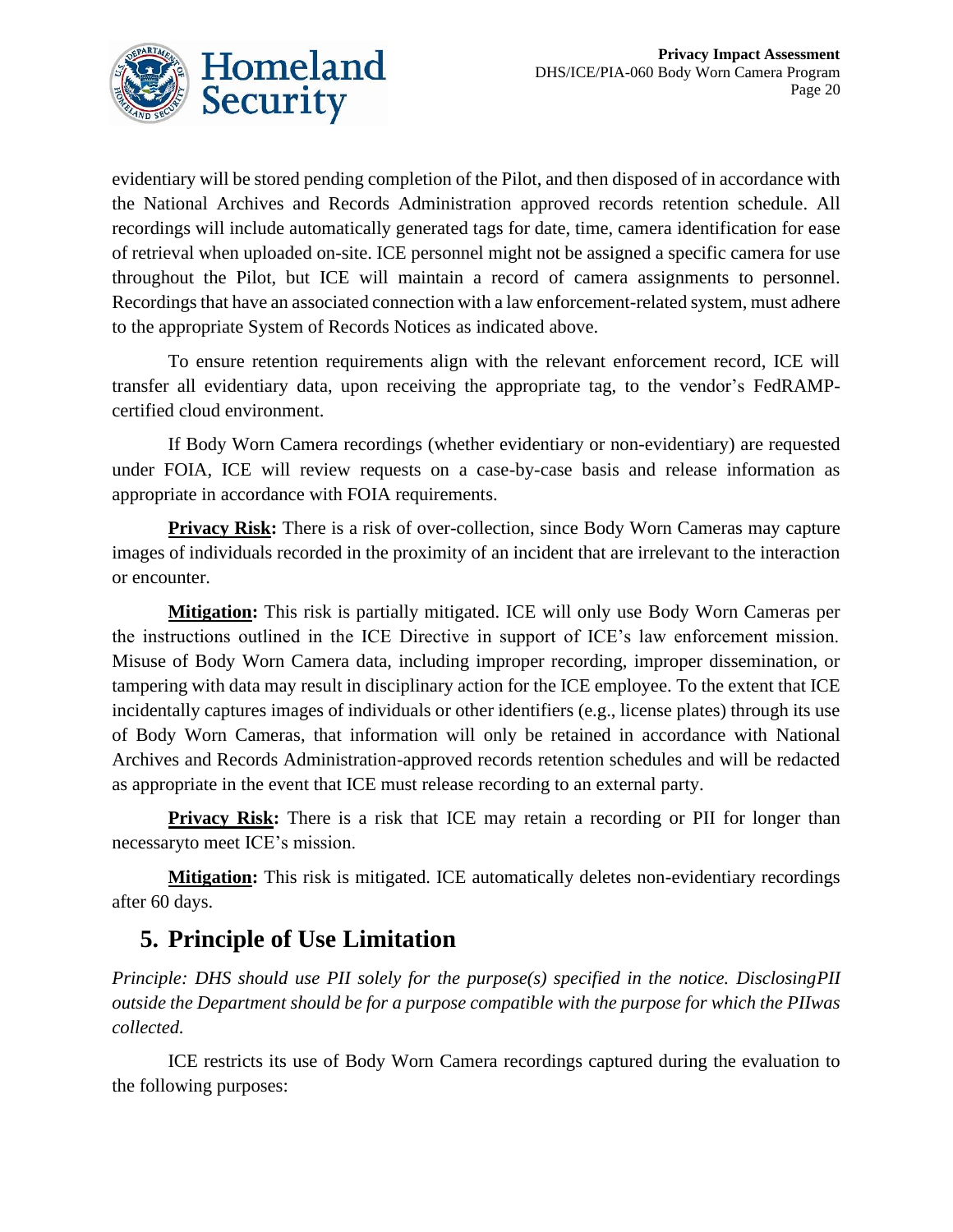

- To further evaluate if Body Worn Camera assumptions hold true in ICE's operational environments;
- To assist in drafting a report or any other paperwork required in association with an incident;
- For training purposes, after all PII has been removed;
- For evidence in association with a law enforcement action or investigation; and
- To review ICE personnel actions in relation to an incident tagged asevidentiary.

The Body Worn Camera recordings from the Pilot can be used as evidence or for discovery pending approval and direction from the Headquarters Responsible Officials or Field Responsible Official. However, the Body Worn Cameras cannot be used outside of the authorized activities in the Body Worn Camera Directive. For example, ICE personnel cannot activate the Body Worn Cameras with the sole intent of obtaining evidence of an administrative violation by another officer, as this would not be an activity authorized by the Directive.

ICE personnel are trained to record enforcement encounters at the start of the event, or as soon as safely possible thereafter. In addition, the Body Worn Camera Directive prohibits the use of Body Worn Cameras in the following circumstances:

- ICE personnel are prohibited from intentionally making Body Worn Camera recordings for the purpose of recording any of the following activities and/or locations:
- Conducting or supporting a personnel investigation or disciplinary action;
- Assessing ICE employees, except for use in the training environment as part of the Body Worn Camera Pilot training student/instructor feedback process;
- Any non-enforcement activities, such as actions and conversations of coworkers when not actively engaged in a Pilot enforcement activity;
- Privileged communications (e.g., communication with ICE counsel);
- In places or areas where cameras generally are not allowed or permissible, such as locker rooms, dressing rooms, medical facilities, or restrooms, unless related to a Pilot enforcement activity;
- Inside detention facilities or government facilities that prohibit the use of recording equipment, unless related to a Pilot enforcement activity;
- Encounters with undercover officers, or confidential informants, and cooperating defendants; and
- Capturing Body Worn Camera recordings in a manner that would infringe on activity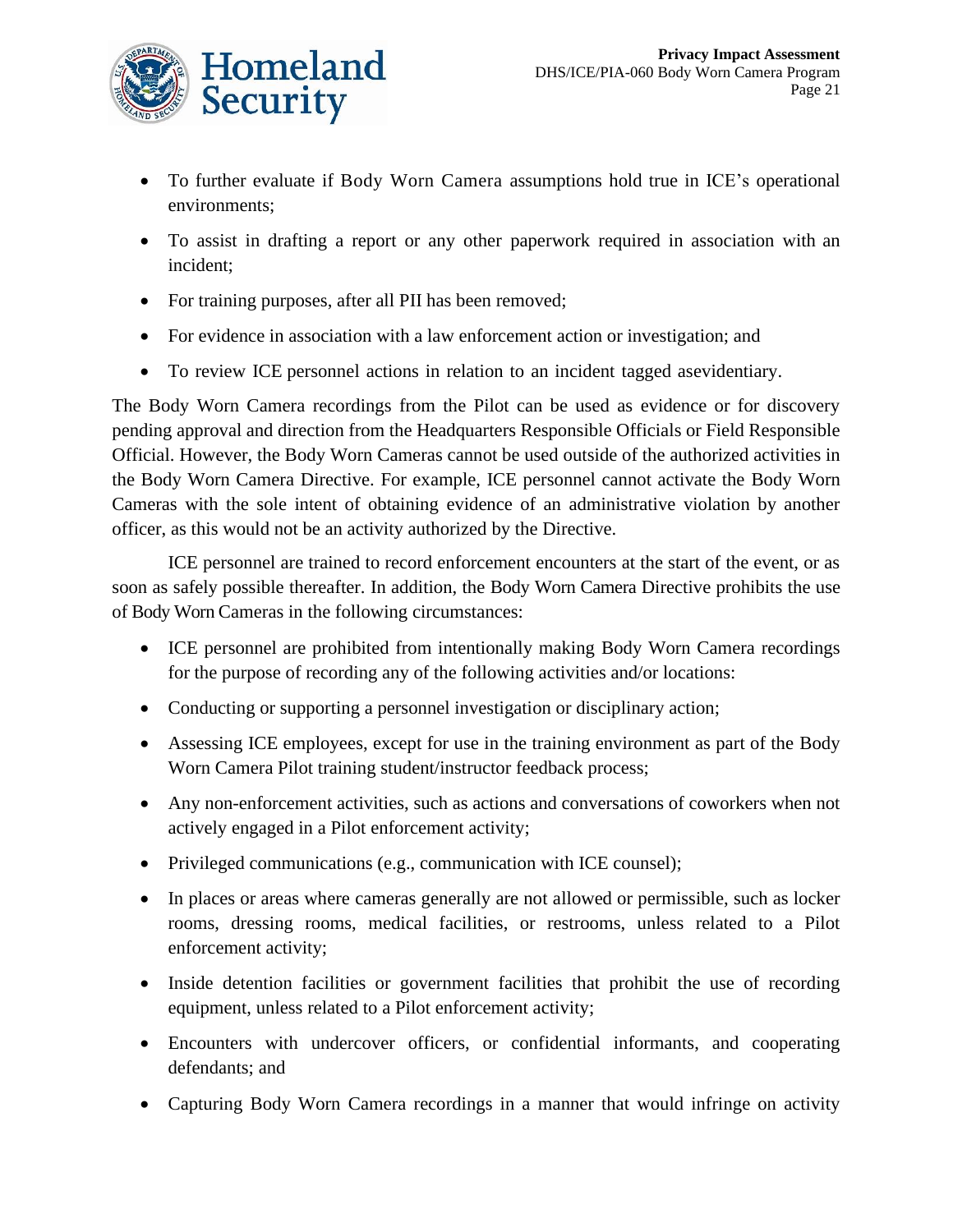

protected by the First Amendment.

#### *Directive at § 5.4.*

Body Worn Camera recordings are subject to all applicable laws, regulations, collective bargaining agreements and DHS and ICE policies regarding ICE data and operations. As such, ICE may be required to disseminate a Body Worn Camera recording outside the agency. This includes dissemination to the U.S. Attorney's Office or to partner law enforcement agencies to develop an investigation or prosecution. Any release of Body Worn Camera recordings external to DHS will first be coordinated with the ICE Privacy and/or FOIA units (depending on the nature of the request) to ensure the release is proper and all appropriate redactions are applied. Trained ICE FOIA personnel will handle redaction activities within the cloud storage system. The vendor's cloud storage solution automatically records a timestamp and destination email address every time a file is shared with any party, including outside ICE.

In cases in which ICE discloses Body Worn Camera data outside DHS, the receiving agency is required to use the Body Worn Camera recording only for the purpose for which ICE disclosed the data, and must return the data to ICE, or destroy all the information after analysis, unless they have an independent authority to retain the information. Any ICE personnel who are unsure if Body Worn Camera records can be shared with a party outside DHS should contact the ICE Privacy Unit for guidance to ensure compliance with law, regulation, and policy.

**Privacy Risk:** Due to the portable nature of Body Worn Cameras and their compactness, there is a risk that the cameras may accidentally be used in areas where an individual has a reasonable expectation of privacy (e.g., private residence or restroom).

**Mitigation:** This risk is partially mitigated. In accordance with the Body Worn Camera Directive, ICE prohibits the use of ICE-owned Body Worn Cameras for personal use and prohibits Body Worn Camera recordings in places or areas where persons have a reasonable expectation of privacy, such as locker rooms, dressing rooms, and restrooms, unless related to official duties or incidents pertaining to those locations. ICE restricts personnel from recording events that are not law enforcement encounters, including actions and conversations of co-workers and management that are not part of the law enforcement incident. In addition, supervisors or other personnel may not routinely or randomly view recorded data for the sole purpose of identifying policy violations, conducting or supporting personnel investigations, or disciplining the responsible ICE personnel. Further, ICE will not use Body Worn Cameras to infringe on activity protected by the First Amendment.

Since unauthorized use or release of Body Worn Camera recorded data may compromise ongoing criminal investigations and administrative proceedings, or violate the privacy rights of recorded individuals, any unauthorized access, use, or release of recorded data or other violation of confidentiality laws and Department policies may result in disciplinary action. ICE specifically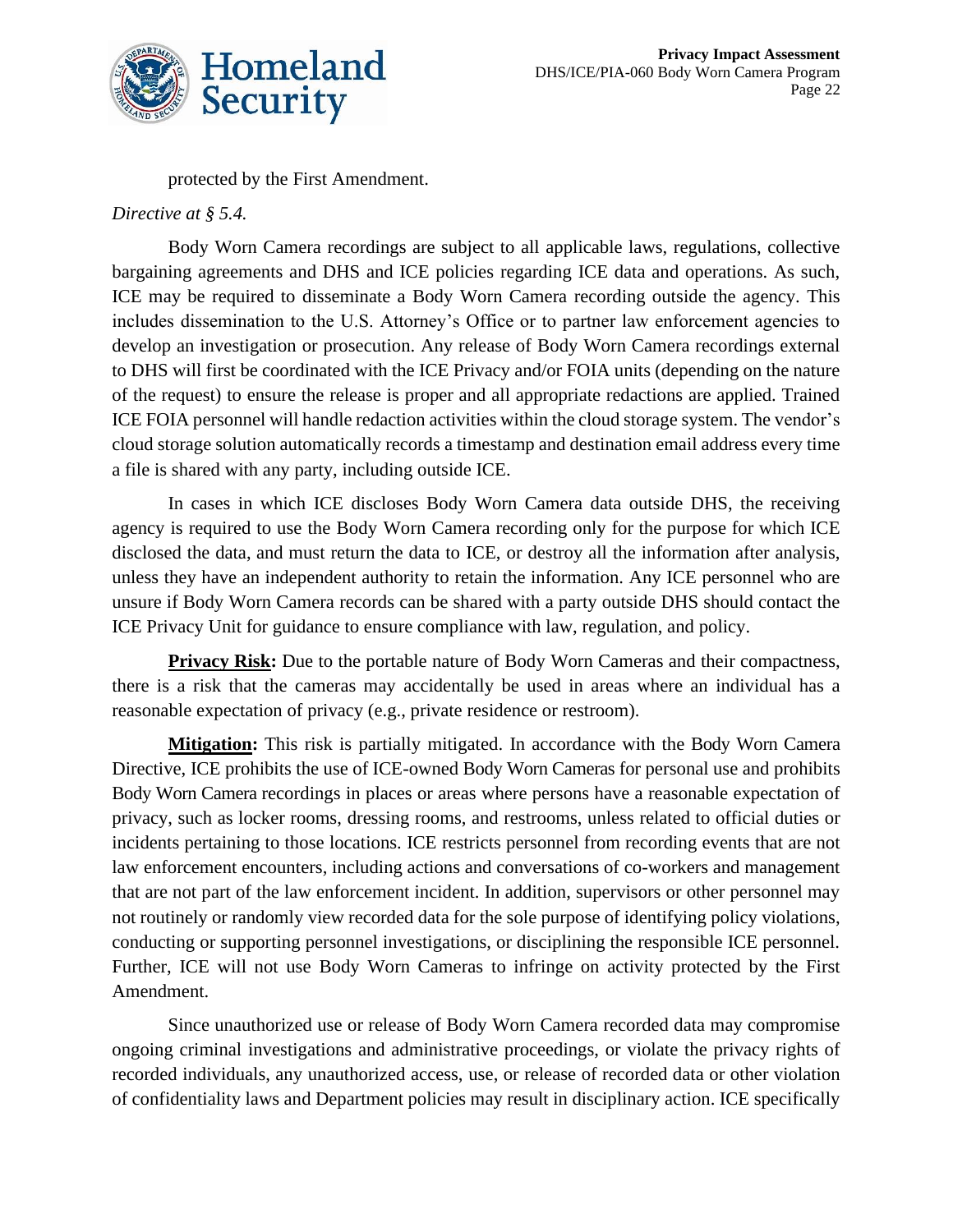

limits Body Worn Camera use to law enforcement activities outlined in the Directive.

**Privacy Risk:** There is a risk that recordings may be shared with third parties for purposes other than the purpose for which the recordings were made.

**Mitigation:** This risk is partially mitigated. Data requests for Body Worn Camera recorded information are subject to all applicable laws, regulations, collective bargaining agreements, ICE policies, and governing SORNs. ICE requires its components to seek approval from ICE stakeholder offices prior to releasing Body Worn Camera recorded data to a third-party. Specifically, the ICE Directive requires personnel to complete a DHS Privacy Act Disclosure Record (DHSForm 191) upon sharing information outside of DHS. The receiving agency is required to use the Body Worn Camera recording only for the purpose(s) for which ICE disclosed the data, and must return the data to ICE or destroy all the information after analysis, unless the receiving agency has separate statutory authority to retain the recordings.

**Privacy Risk:** There is a risk that recordings of "non-evidentiary" value may be shared with third parties.

**Mitigation:** This risk is mitigated. ICE determines whether or not the recording has evidentiary value. Recordings determined to have non-evidentiary value will be disposed of in accordance with the National Archives and Records Administration approved records retention schedule. Additionally, Body Worn Camera recorded data is only disclosed for official purposes in accordance with applicable DHS/ICE policies, including FOIA and Privacy Act request procedures listed in Section 2 of this document.

## **6. Principle of Data Quality and Integrity**

*Principle: DHS should, to the extent practical, ensure that PII is accurate, relevant, timely,and complete, within the context of each use of the PII.*

ICE captures Body Worn Camera recorded data in real-time to maintain an audio/video record of lawenforcement encounters. ICE uses the recording, in part, to verify what occurred during the encounter. Although the collection of a Body Worn Camera recording does not generally involve the collection of PII, ICE verifies any PII that may be captured in the audio or video recording prior to entering it into a hard copy case file or electronic case management system. In addition, audio and video recordings of law enforcement encounters would not be the sole source to identify potential subjects in cases or investigations. These recordings would supplement existing processesin building law enforcement cases.

ICE outlined a standard for camera equipment and video recording based on market research and best practices. The minimum specification categories included a wide array of specifications: field of view, video, recording, power, battery, recording time and storage, audio or visual indicator, docking station, upload and charging, environmental durability, activation, mounting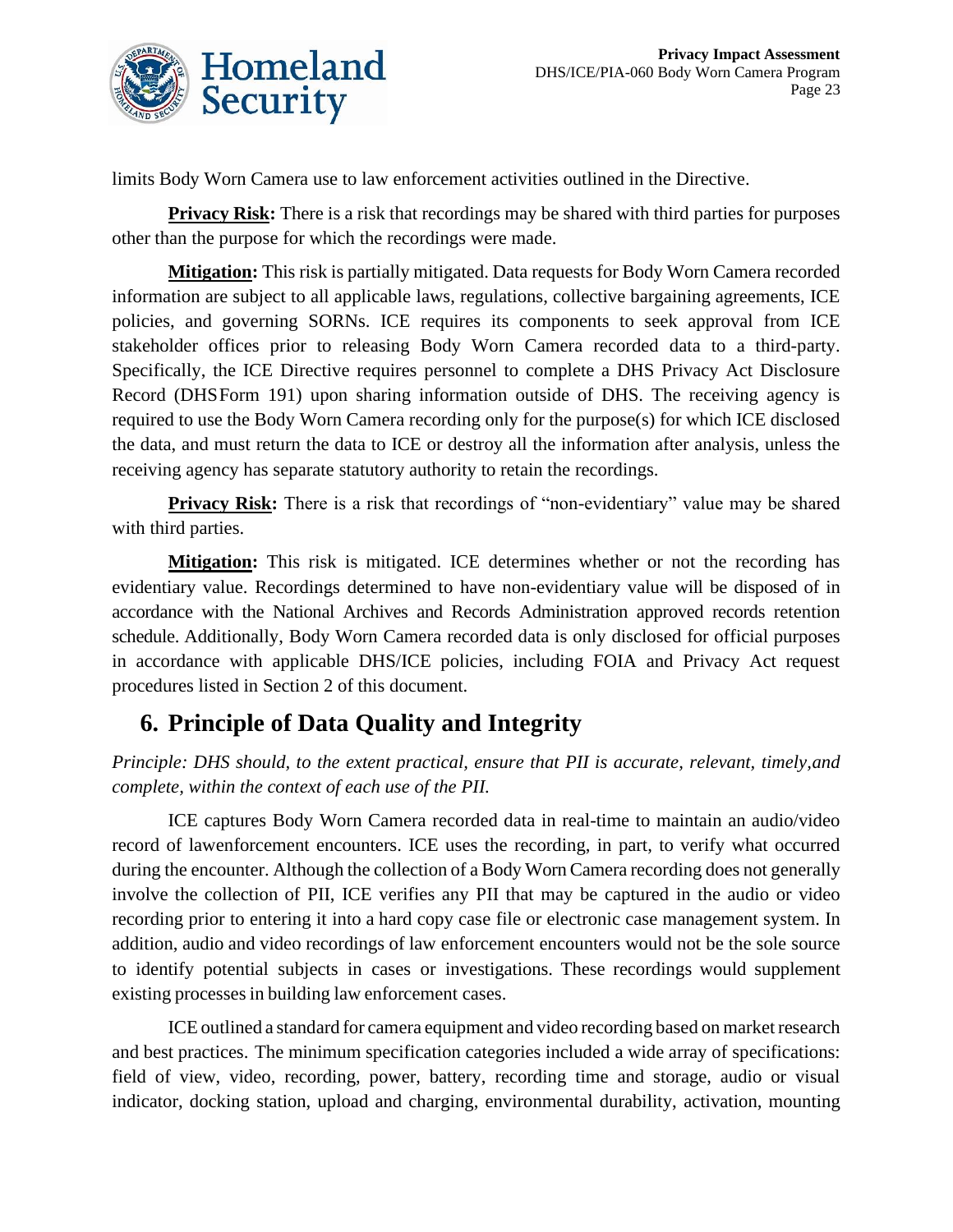

options, software capabilities, and video management solutions. Only technology that has been vetted through the pre-determined standards will be utilized during the Body Worn Camera Pilot. The standards for camera equipment and video recording are as follows:

- Shall have a minimum video resolution of 480p (standard definition);
- Shall be configurable to 720p (high definition);
- Shall have video compression of at least H.264. Use the lowest possible amount of compression in order to maximize the amount of information available;
- Shall have a frame rate of at least 30 frames per second; and
- Shall have audio compression sufficient to capture high speech quality.

The evidence management system automatically tags the time, date, camera identification to standardize metadata, assists in recording retrieval, and ensures the availability of the recording. Additionally, the evidence management system allows for manual tagging of uploaded recordings by date and time based on the event or type of encounter. Finally, ICE will follow the National Archives and Records Administration approved records retention schedule to prevent the overcollection of non-evidentiary recordings.<sup>28</sup>

**Privacy Risk:** There is a risk that ICE will identify and take enforcement action against an individual based solely on a Body Worn Camera recording.

**Mitigation:** This risk is mitigated. ICE personnel will consider a variety of evidence prior to taking action and would use Body Worn Camera recordings only to supplement information obtained via other investigative techniques. ICE is currently finalizing Standard Operating Procedures, which will provide Pilot personnel with detailed guidance regarding their roles and responsibilities under the Body Worn Camera Directive, including the roles of the Field Responsible Officials who will be responsible for identifying which enforcement activities conducted at a Body Worn Camera Pilot site fall within the scope of "Pilot Enforcement activities" for purposes of the Body Worn Camera Pilot.

The Standard Operating Procedures will also inform the ICE Pilot participants that their responsibilities include:

- Ensuring that Body Worn Cameras are working properly, have an adequate power supply and sufficient memory prior to deployment, activating and deactivating the team's Body Worn Cameras as closely to the same time as operationally feasible during a planned enforcement action;
- Ensuring that, when activated, the Body Worn Camera recordings include the following:

<sup>&</sup>lt;sup>28</sup> ICE Records will prioritize developing a records retention schedule for evidentiary video recordings.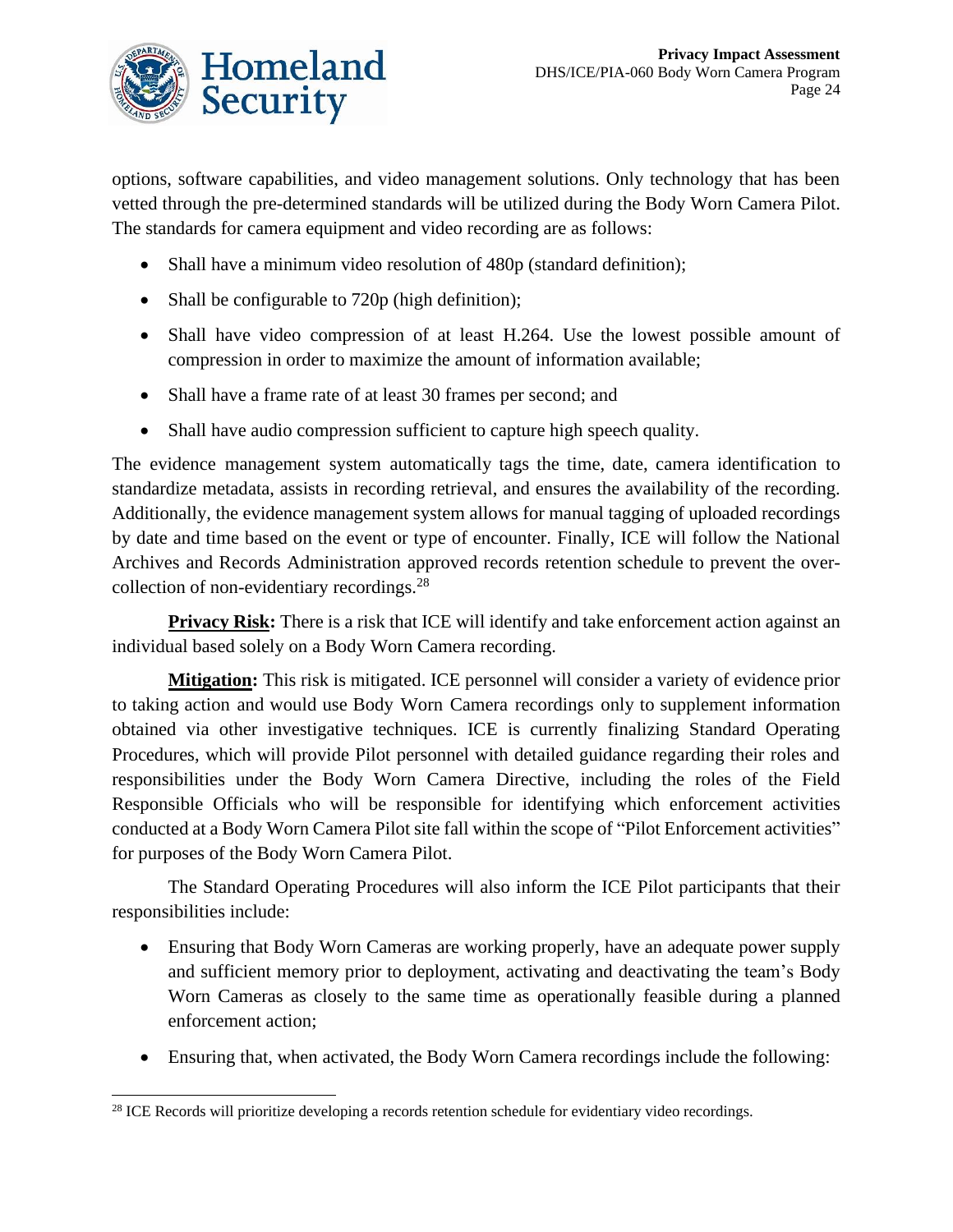

- o Badge number of the ICE personnel wearing the Body Worn Camera;
- o The Body Worn Camera Pilot office where the ICE personnel is stationed;
- o The date and time of each Pilot enforcement activity;
- o Either an audible or visual method of identifying the individuals encountered during Pilot enforcement activity (e.g., name, date of birth, A-number), if operationally feasible; and
- o Any verbal notice given to individuals that their encounter is being recorded during the Pilot.

In addition, the Standard Operating Procedures will instruct the Pilot participants to provide:

- Any relevant information to inform ICE's ability to correlate the Body Worn Camera recording with a particular overt, planned enforcement activity in order to better evaluate the results of the Body Worn Camera Pilot.
- Any use of force incidents as directed by ICE Directive 19009.2: Firearms and Use of Force  $(8/2/2021)$ ,<sup>29</sup> and notifying the Body Worn Camera Coordinator of such incidents; and
- Reporting to Headquarters Responsible Officials all potential privacy, civil rights, or civil liberties violations reported by the Body Worn Camera Coordinator within their office as soon as practicable.

## **7. Principle of Security**

*Principle: DHS should protect PII (in all forms) through appropriate security safeguardsagainst risks such as loss, unauthorized access or use, destruction, modification, or unintended or inappropriate disclosure.*

ICE stores Body Worn Camera recordings uploaded by ICE personnel at the end of each shift using the vendor-supplied secure docking station to the ice.us.evidence.com software as a service evidence management system. The docking station is connected to an ICE Local Area Network and uses a dedicated virtual local area network for device isolation. Once the camera is docked in the docking station, it immediately begins synchronizing video evidence to the cloudbased evidence management system. Once the evidence sync is complete the evidence management system conducts a hashing validation against the video stored on the Body Worn Camera. If the hash confirms evidence integrity, the video evidence is then deleted from the Body Worn Camera.

This evidence management system provides the appropriate role-based access controls within an access-restricted FEDRAMP facility. Access to the audio/video data on the ICE evidence

<sup>&</sup>lt;sup>29</sup> This policy is on file with the DHS and ICE Privacy Offices.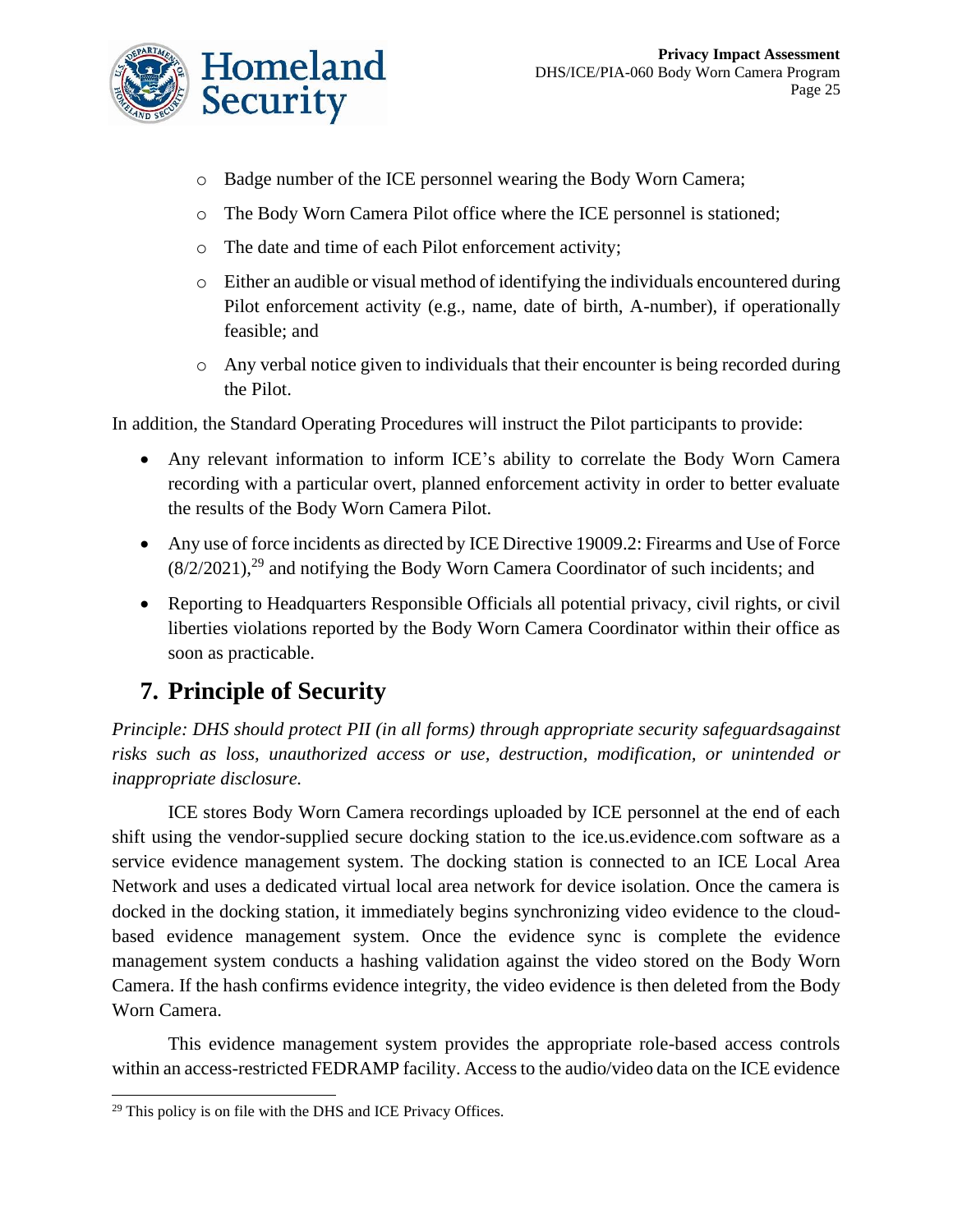

management system requires a user verification, consisting of two levels of security at each evaluation site: local area network and Body Worn Camera application-level security. Access to the evidence management system is restricted by ICE/DHS Internet Protocol addresses ranges and user accounts that must be validated within the ICE Active Directory. Body Worn Camera application-level security consists of secure containers on the Body Worn Camera devices with trusted device certificates issued by the evidence management certificate authority. In order to communicate with a Body Worn Camera device, a user must be authorized for installation of the Body Worn Camera vendor application containing a Body Worn Camera trusted certificate and also be an authorized user within the evidence management system.

ICE prohibits personnel from: (1) tampering with or dismantling a Body Worn Camera, its hardware, or software components; (2) using any other device to intentionally interfere with the capability of the Body Worn Camera; (3) unauthorized accessing, printing, copying, e-mailing, web-posting, sharing, or reproducing Body Worn Camera recordings; or (4) deleting, modifying, or disposing of Body Worn Camera recordings unless it is in accordance with ICE policies and procedures, as well as National Archives and Records Administration approved records retention schedules. *Directive at §5.2.* ICE takes precautions to prevent Body Worn Camera recorded data alteration or deletion to maintain audio/video data integrity and to protect the recorded data. By policy, ICE prohibits Body Worn Camera recorded data from being uploaded onto public servers or social media websites. All ICE personnel must upload all Body Worn Camera recorded data to the designated evidence management system at the end of each shift, unless otherwise specified by their respective offices. The uploaded data will be stored within the ice.us.evidence.com for the duration of the Pilot. Personnel and their supervisors will label the respective videos and recordings appropriately per Body Worn Camera Directive.

**Privacy Risk:** There is a risk of unauthorized access, use, disclosure, or removal of audio or video recordings.

**Mitigation:** This risk is mitigated. ICE mitigates this risk by establishing and developing role-based access controls preventing ICE personnel from manipulating or deleting the data directly from the camera or prior to upload at the end of the shift. Data will be securely transferred to the evidence management system within ice.us.evidence.com that complies with DHS security requirements. The ICE personnel's Supervisor also facilitates additional access to the chain of command that has a need to view the information in the performance of official duties.

Body Worn Camera manufactured software is designed with protocols to prevent manipulation or deletion of audio and video recordings. ICE further mitigates this risk by requiring two-factor authentication via Personal Identify Verification card to log into ICE (or the vendor's) computers. ICE alsohas appropriate safeguards and audit trails in place to restrict access and viewing of recorded data to those with an official need to know. Such safeguards include automatically logging employee access to a recording, as well as the date, time, and location of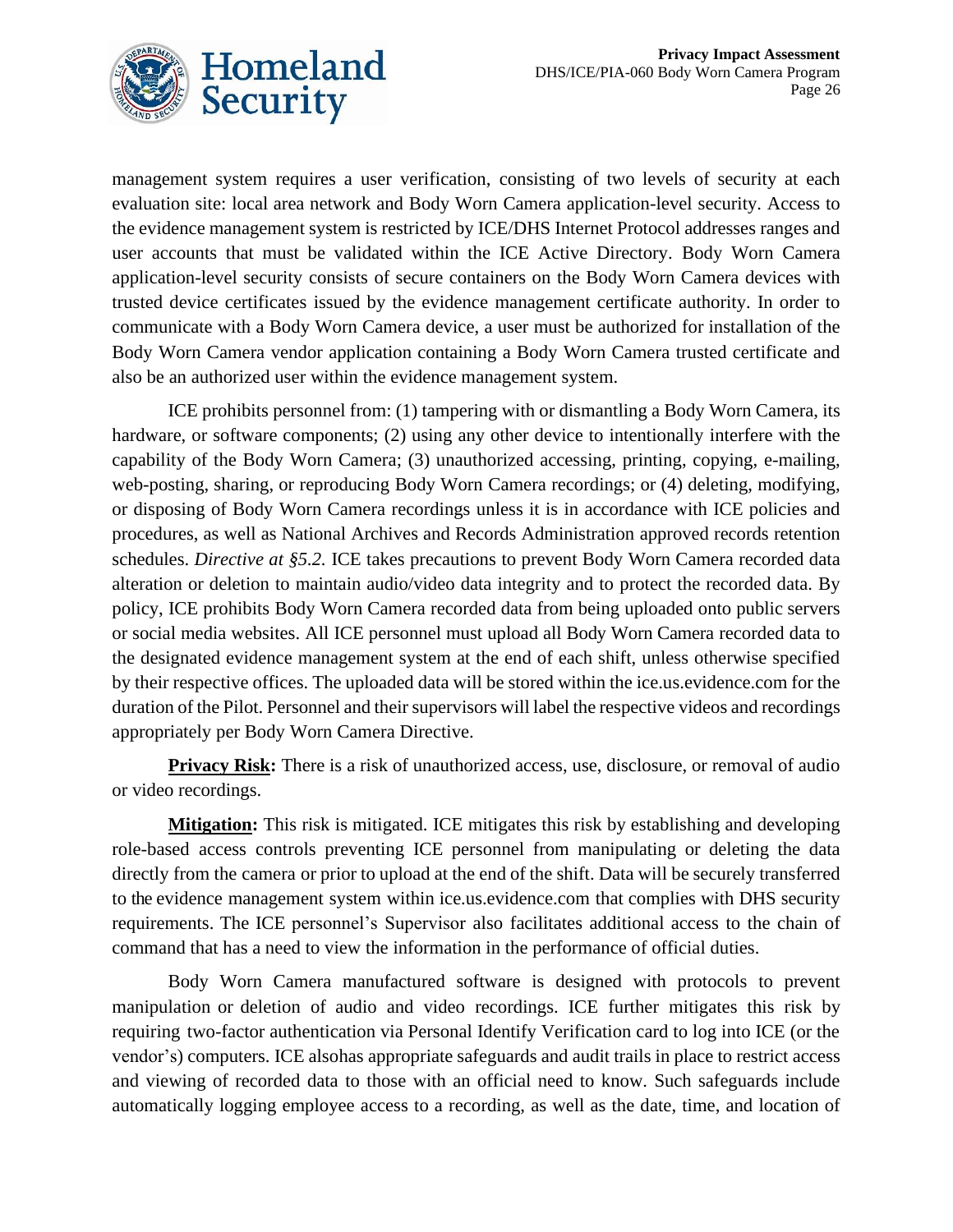

access, ensuring that filemanipulation is captured in an audit log. Lastly, prior to the issuance of Body Worn Cameras, ICE personnel receive extensive training in the proper use of Body Worn Cameras. Training includes: correct procedures for operating Body Worn Cameras; understanding and acknowledging protocols regarding usage; and demonstrating proper uploading, safeguarding, and labeling procedures for Body Worn Camera recorded data.

Any unauthorized access, use, release, or removal of recorded data or other violations of confidentiality laws and Department policies may result in disciplinary action and/or criminal or civil sanctions, as applicable. The ICE Office of Professional Responsibility (OPR) is responsible for investigating criminal and administrative allegations of misconduct.<sup>30</sup> In addition, every ICE employee has a duty to report any matters that could reflectsubstantive misconduct or serious mismanagement.

## **8. Principle of Accountability and Auditing**

*Principle: DHS should be accountable for complying with these principles, providing training to all employees and contractors who use PII, and should audit the actual use of PII to demonstrate compliance with these principles and all applicable privacy protection requirements.*

All ICE personnel participating in the Body Worn Camera Pilot will be trained regarding Body Worn Camera operation and care, appropriate handling of Body Worn Camera evidence, privacy procedures, civil rights and civil liberties restrictions, appropriate and permissible use of Body Worn Camera evidence, and rules of behavior regarding Body Worn Camera use. Training will include classroom and practical exercises. All personnel will be required to certify that they have received training and they understand the requirements set forth within the ICE Body Worn Camera Directive. ICE field office supervisors will be responsible for daily oversight of the program and will review the Body Worn Camera logs created by ICE personnel under their supervision. Misuse of Body Worn Camera data, including improper recording, improper dissemination, or tampering with data may result in disciplinary action for the ICE personnel.

Records maintained by ICE may only be disclosed to authorized individuals with a workrelated need for the information and only for uses that are consistent with the intended purposes of the program. All information stored in ICE systems is secured in accordance with DHS system security requirements and standards. Users of these systems must complete annual security and privacy awareness training and be provisioned in the system to view the records based on their official need-to-know. User access and activities are audited, with audit logs that capture the date, time, and search terms, and misuse may subject the user to disciplinary consequences in accordance with DHS policy, as well as criminal and civil penalties.

<sup>30</sup> Body Worn Camera *Directive at § 4.12(6); see also,* ICE Policy 17001.1, *Functions of the Office of Professional Responsibility* (Feb. 3, 2005), and the *ICE Employee Code of Conduct* at § 4.4 (Aug 7, 2012). This policy is on file with the DHS and ICE Privacy Offices.